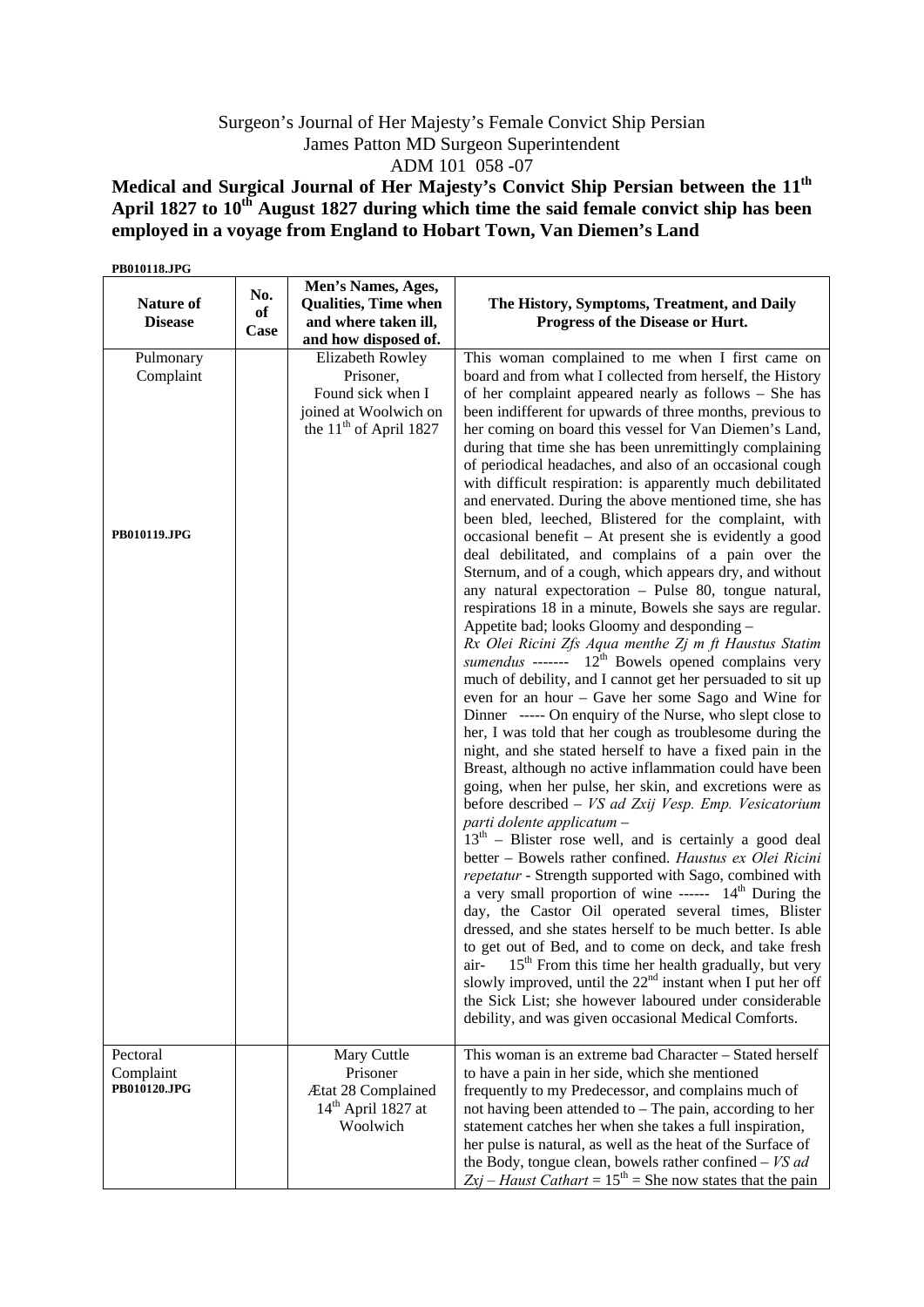|                       |                                                                                                                     | in the side is much better, and that her Bowels were well<br>opened by the Cathartic Draught - In a few days she<br>ceased calling on me - Cured -                                                                                                                                                                                                                                                                                                                                                                                                                                                                                                                                                                                                                                                                                                                                                                                                                                                                                                                                                                                                                                                                                                                                                                                                                                                                                                                                                                                                                                                                                                                                                                                         |
|-----------------------|---------------------------------------------------------------------------------------------------------------------|--------------------------------------------------------------------------------------------------------------------------------------------------------------------------------------------------------------------------------------------------------------------------------------------------------------------------------------------------------------------------------------------------------------------------------------------------------------------------------------------------------------------------------------------------------------------------------------------------------------------------------------------------------------------------------------------------------------------------------------------------------------------------------------------------------------------------------------------------------------------------------------------------------------------------------------------------------------------------------------------------------------------------------------------------------------------------------------------------------------------------------------------------------------------------------------------------------------------------------------------------------------------------------------------------------------------------------------------------------------------------------------------------------------------------------------------------------------------------------------------------------------------------------------------------------------------------------------------------------------------------------------------------------------------------------------------------------------------------------------------|
| Pectoral<br>Complaint | Bella Smyth<br>Prisoner<br>Ætat 28<br>Entered sick list 14 <sup>th</sup><br>April at Woolwich                       | Complains of pain in her side, with slight cough pulse<br>natural. Is of a very full habit of Body VS ad Zxiv. Haust<br><i>Cathart statim</i> $-15th$ States herself to have been much<br>relieved by the Bleeding, salts operated briskly - In a<br>few days she ceased calling on me at the Visiting Hour –<br>Cured                                                                                                                                                                                                                                                                                                                                                                                                                                                                                                                                                                                                                                                                                                                                                                                                                                                                                                                                                                                                                                                                                                                                                                                                                                                                                                                                                                                                                     |
| PB010121.JPG          | Mary A Wilby<br>Ætat 50<br>Entered sick list 25 <sup>th</sup><br>April<br>Has three Children<br>passengers on Board | This poor woman is a free passenger going to join her<br>husband at Van Diemen's Land; and I may in this place<br>mention that her constitution is apparently much<br>Debilitated and enervated – From the moment this vessel<br>left Woolwich (April $13th$ ) up to this date she has been<br>nearly all along confined to bed, and has suffered most<br>distressingly from Sea Sickness, which has exhausted<br>and enervated her very much - Her complaint appeared<br>to me, to require no particular attention, it was treated as<br>the others are who have suffered from sea sickness $-$ I.E.<br>With a small allowance of Sago and Wine for dinner,<br>occasionally changing for Rice etc The afternoon of this<br>day (25) being mild, I recommended the woman to dress<br>her, and bring her on deck, in hopes that the fresh air<br>might recruit her - About 3 P.M. was attacked with cold<br>shiverings which resembled an attack of Ague, and<br>which caused her immediately to be placed in bed and<br>covered with warm Blankets; during this time she<br>experienced the most violent retching and vomiting,<br>which terminated in the most complete state of Asphyxia<br>that I have ever witnessed - The whole surface of the<br>body was as cold as if Dead, pulse gone, and respiration<br>also; her head resting upon my hand, to all appearance a<br>lifeless corpse - Under such very alarming symptoms,<br>the aqua Ammonia was applied to the nostrils, and I was<br>happy to find, after 34 of a minute's extreme anxiety for<br>her; that she took in a deep inspiration, and as soon as the<br>faculty of swallowing was returned, I gave her some<br>warm Brandy and water; the heat of surface now began |
| <b>PB010122.JPG</b>   |                                                                                                                     | to return, and with it the pulse, and muscular motion, but<br>talks very incoherent, and has done so during the greater<br>part of the night $- A$ stove with clear burning coals kept<br>in readiness with which she was supplied with warm<br>drink during the night: She appears so exscausted and<br>emaciated, and suffers so much from the ship's motion,<br>that I am doubtful if e shall be able to remove her to the<br>distant Land she looks for -<br>26 <sup>th</sup> Talked very incoherent during the night, she<br>however answers in a rational manner this morning Pulse<br>60, heat of surface natural, irritability of stomach still<br>very distressing – gave her a little warm wine and water<br>part of which retained, sent her a cup of coffee, which<br>she soon rejected – Gave her one grain of Opium to allay<br>the irritability of stomach, and as she complained of pain<br>on pressure over the stomach, I applied a Blister over<br>that Organ - 11 AM Administered a Cathartic Enema<br>12 the irritability continues. Gave her the effervescing<br>draught with 15 drops of Opium - Some Alvine matter<br>was brought away by the Enema, at 6PM repeated the                                                                                                                                                                                                                                                                                                                                                                                                                                                                                                                                           |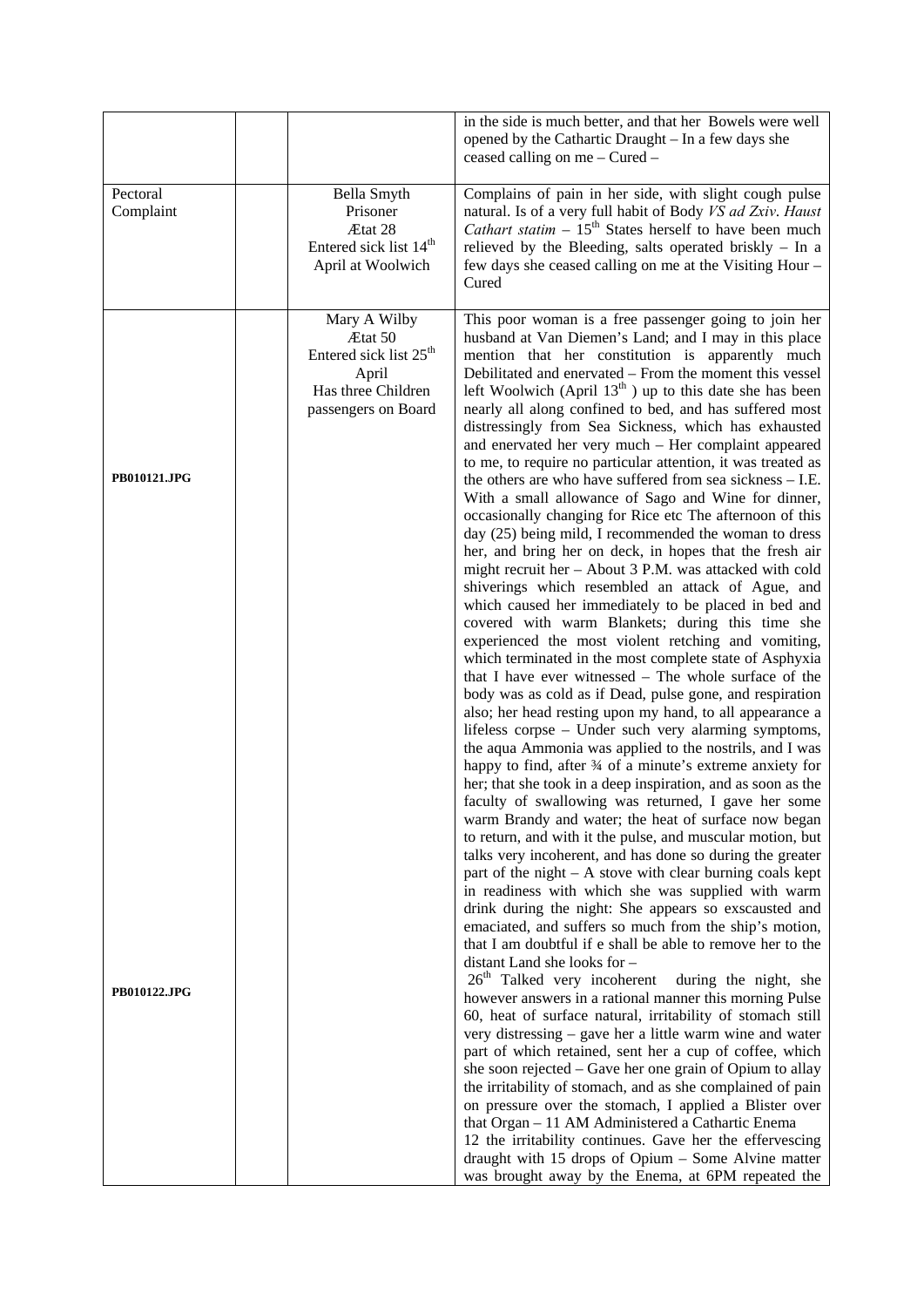| <b>PB010123.JPG</b> |                                                                                                     | effervescing draught with Opium, and with evident<br>advantage – two stools from the Enema – 27 Spent a<br>very good night, irritability of stomach very much<br>diminished. Blister rose well - Support her with wine,<br>Sago Broth and the like - Towards the evening the<br>irritability of stomach again increased, looks very wild,<br>and talks incoherently: Throws her hands about, and at<br>times has the appearance as if she picked the Bed<br>clothes. Effervescing draught with opium given as before<br>$-28th$ – Spent a middling night, and the sickness of<br>stomach is much diminished by the draught and Opiate -<br>The Cathartic Enema was repeated this morning bringing<br>away several dejections. PM Every thing given during<br>the course of this day has been retained and the woman is<br>evidently much better $-29th$ – Spent a good night and<br>appears better today - From this day her strength was<br>supported with Sago, and wine, and occasionally a little<br>warm Brandy & water, until the $14th$ when I considered<br>her sufficiently strong to place hr off the List but still<br>very debilitated. |
|---------------------|-----------------------------------------------------------------------------------------------------|-----------------------------------------------------------------------------------------------------------------------------------------------------------------------------------------------------------------------------------------------------------------------------------------------------------------------------------------------------------------------------------------------------------------------------------------------------------------------------------------------------------------------------------------------------------------------------------------------------------------------------------------------------------------------------------------------------------------------------------------------------------------------------------------------------------------------------------------------------------------------------------------------------------------------------------------------------------------------------------------------------------------------------------------------------------------------------------------------------------------------------------------------------|
|                     | Mary Williams<br>alias Holt<br>Ætat 19 placed<br>on the list 28 <sup>th</sup> April<br>Channel -    | This poor woman has been a long time afflicted with fits<br>of Hysteria she has had two or three attacks already<br>which were severe, but did not consider it necessary to<br>place her on the List, until now; When recovering from a<br>fir she complained of distressing pain across the<br>forehead, pulse hard and rather frequent, tongue dry, face<br>flushed. VS ad Zxiv.<br>Bowels confined. Gave the<br>Cathartic Mixture. PM Bowels freely opened and she<br>observes, that the Bleeding has been of essential Service<br>to her, her headache having been removed by it<br><i>Haustus Opiat. Hora Somni.</i> $-29th$ – Spent a good night,<br>pain across the forehead nearly remove -30- Continues<br>improving, and has experienced no fit since last Bled,<br>since this her health appeared to improve, and although<br>the fits returned, the attacks were not so frequent, nor the<br>fit so violent.                                                                                                                                                                                                                            |
| PB010124.JPG        | Ellen Tarrant<br>Prisoner<br>Ætat 25 placed on the<br>Sick List Monday April<br>30 <sup>th</sup>    | She complains of pain in the right Hypocondrium, which<br>according to her statement she has experienced for some<br>time. The pain is a good deal increased on pressure, and<br>shoots to the tip of the Shoulder of the same side -<br>complains also of a sense of heaviness in the side. From<br>these symptoms, as well as from her complexion, and<br>from the irregular state of her Bowels, I am of opinion<br>she labours under chronic Enlargement of the Liver.<br>Blister was applied to the part affected - Bowels opened<br>$-May 1st - Blister$ roe well giving relief, Bowels opened<br>- Five grains of the Blue Pill were now given night and<br>morning in the form of Pills, to be continue until the<br>mouth becomes slightly affected.<br>These Pills were continued until her mouth became<br>affected, and with it all the symptoms of the Complaint<br>disappeared                                                                                                                                                                                                                                                        |
|                     | Charlotte Williams<br>Prisoner<br><b>Ætat 19 entered Sick</b><br>List April 30 <sup>th</sup> at Sea | Was this day placed in the Hospital, and for some time<br>she has suffered very much from the motion of the Ship<br>being greatly debilitated $\&$ enervated at present $-$<br>However an eruption gave her considerable uneasiness,<br>which as visible on the forehead. It consisted of a                                                                                                                                                                                                                                                                                                                                                                                                                                                                                                                                                                                                                                                                                                                                                                                                                                                         |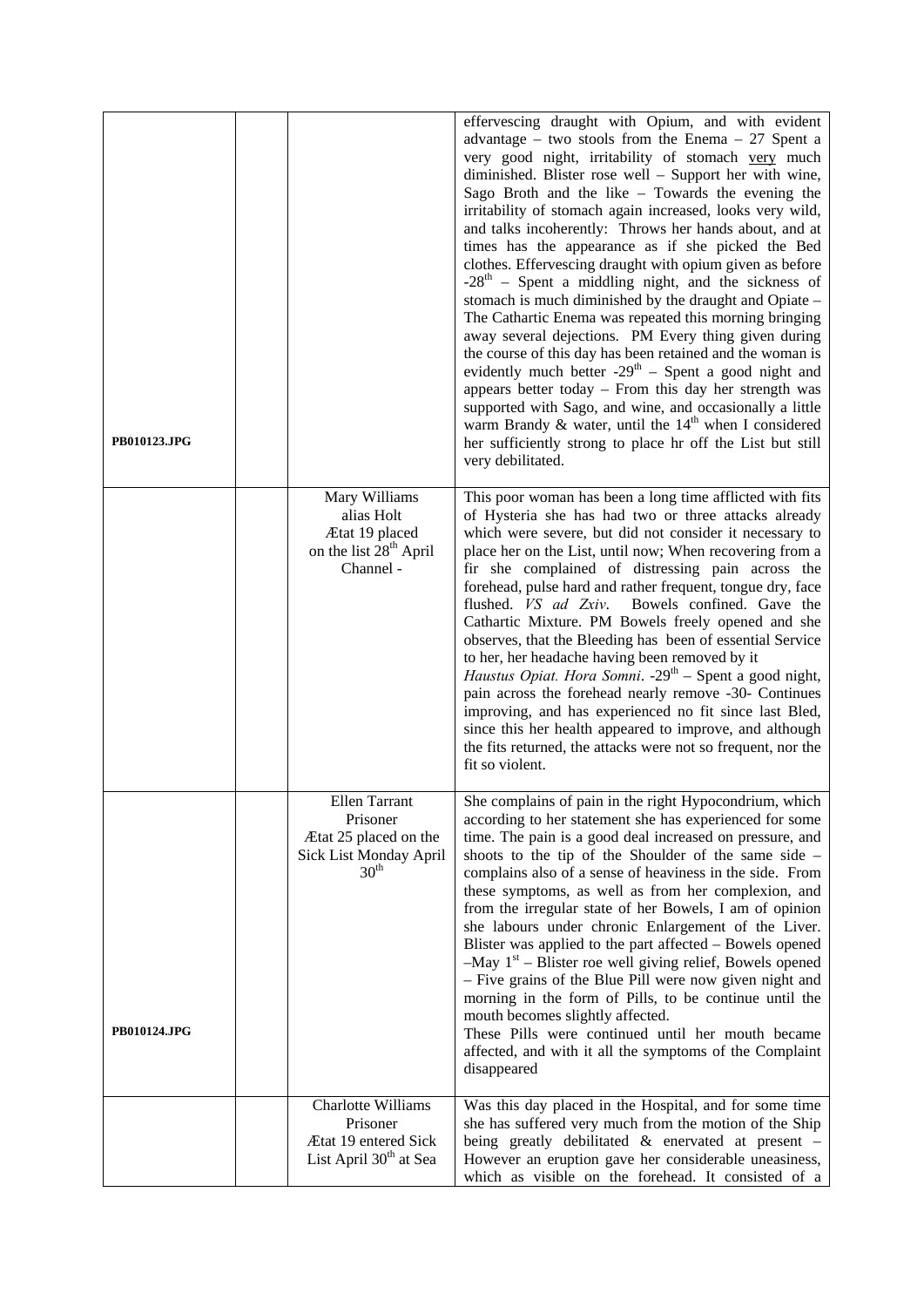|              |                                                                                                                          | number of Papulæ clustered together, threatening the<br>formation of an ulcer – These papulæ appeared to<br>indicate secondary symptoms of Syphilis. Taking into<br>consideration the mode of Life which she has been living<br>previous to her Conviction, I prescribed five grains of the<br>Blue Pill night and morning, hoping soon to affected her<br>constitution. On the $7th$ of April her mouth began to be<br>affected, and with it the eruption appeared to give way.<br>The Pills were continued on to then 17 <sup>th</sup> when all<br>symptoms of the complaint having disappeared the Pills<br>were omitted, and she was discharged Cured.-                                                                                                                                                                                                         |
|--------------|--------------------------------------------------------------------------------------------------------------------------|---------------------------------------------------------------------------------------------------------------------------------------------------------------------------------------------------------------------------------------------------------------------------------------------------------------------------------------------------------------------------------------------------------------------------------------------------------------------------------------------------------------------------------------------------------------------------------------------------------------------------------------------------------------------------------------------------------------------------------------------------------------------------------------------------------------------------------------------------------------------|
| PB010125.JPG | Eliz <sup>th</sup> Allander<br>Ætat 50 entered the<br>Sick List Saturday May<br>The<br>5 <sup>th</sup><br>Off<br>Madeira | From this woman's statement, she has frequently been<br>afflicted with inflammation of the eyes - Both appear<br>now afflicted with it, the right eye more especially –<br>Complains of great pain in the eyes, intolerance of light<br>and the other symptoms which usually attend this<br>Disease - Gave the Cathartic mixture, and applied a<br>Collyrium consisting of two grains of the Sulphate of<br>Zinc to one of Water, to the eyes $-6$ <sup>th</sup> – Bowels feely<br>opened, light diet prescribed, acute pain of the eyes<br>diminished, but it is still considerable<br>8 <sup>th</sup> Dropped the Tincture of opium into the affected part,<br>and with evident advantage night and morning - This<br>was continue night and morning, together with eye wash,<br>and opening medicines and on the $17th$ the eyes were<br>recovered, but weakly - |
|              | Catherine Blakeney<br>Ætat 27<br>ent sick list<br>Monday $7th$ of<br>May<br>1827<br>At Teneriffe                         | This woman had made too free with either wine or<br>Spirits, while lying at Teneriffe - She complains of acute<br>lancinating pain in the Abdomen accompanied with<br>frequent desire for natural evacuations. Complains of<br>thirst and headache, pains of the Belly. Skin hot, tongue<br>foul. Is of a stout plethoric habit of Body VS ad Zxij.<br>Haust Cathart. Haust Op. Hora Somni -8th - Several<br>stools from the Cathartic, slept better, tongue cleaner,<br>and appears on the whole better $-$ <i>Pulv. Ipecac. Comp.</i><br>$G'x$ Hora Somni – From this time all unpleasant<br>symptoms disappeared, and she w as removed from Sick<br>List.                                                                                                                                                                                                        |
|              | Mary Wilby<br>Free woman<br>Ætat 50<br>entered sick list<br>17 <sup>thof</sup> May<br>at Sea                             | This poor woman was discharged from the list only a<br>few days ago; from exposure to cold, or from some other<br>cause of that description, she is attacked with some<br>pulmonary complaint. She now complains of a severe,<br>acute, and a fixed pain in the right side, with a cough and<br>difficult respiration, more especially on a full inspiration.<br>Pulse small and quick, and Body much debilitated and<br>enervated. Haustus ex Olei Ricini Statim P.M.<br>Emplastrum Vesicatorium parti dolente applicatum.<br>-18 <sup>th</sup> - Bowels freely opened. Blister rose well, and it has<br>completely removed the pain in the side and the difficult<br>respiration - Blister soon healed and the complaint was<br>removed, although she still continues to suffer in the<br>most distressing manner from sea sickness                               |
| PB010126.JPG | Ann Bowen                                                                                                                | She complains of a cough and difficulty in her                                                                                                                                                                                                                                                                                                                                                                                                                                                                                                                                                                                                                                                                                                                                                                                                                      |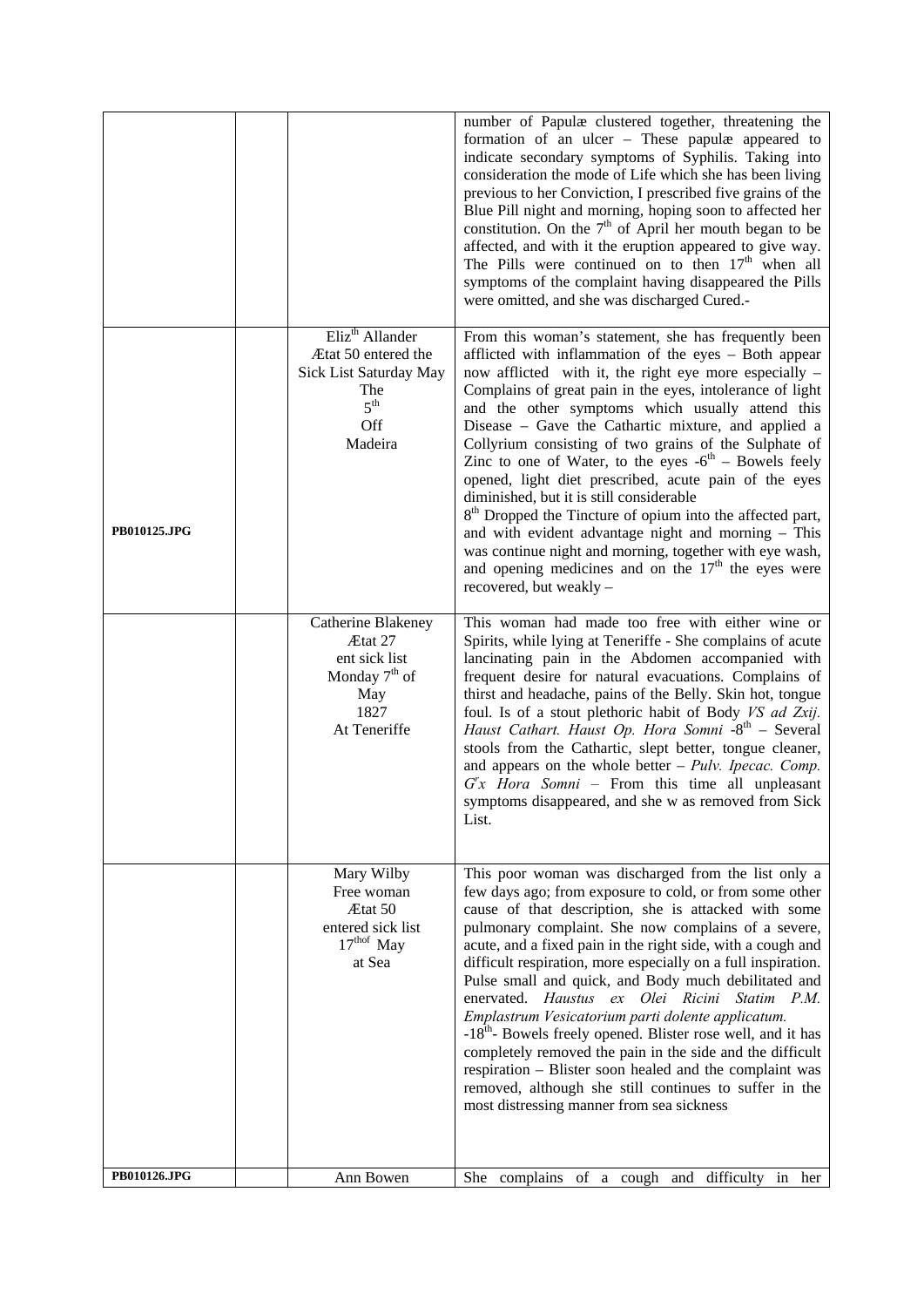|              | Free woman<br>Ætat 30<br>Complained<br>on<br>Friday the<br>$6^{\rm th}$<br>Of May<br>at<br>Sea                         | respiration, especially on a full inspiration; a cough as<br>also present. Tongue foul, heat somewhat increased.<br>Bowels confined: The place where the free women are<br>placed is situated close to the main Hatchway,<br>consequently more exposed to atmospheric changes<br>especially at night, which no doubt as the cause of her<br>Complaint -Haust. Cathart. Statim. P.M. Bowels freely<br>opened. Emp. Vesicat. Parti dolente applicatum $-7th$ -<br>Blister rose well, febrile heat has subsided, respirations<br>18 in a minute, pain and difficulty in her respiration<br>nearly removed: Pulv. Ipecac Comp G <sup>rs</sup> x Hora Somni<br>Sumend -8- No pain or difficulty in breathing this<br>morning Haust. Cathart. Repatatur $-9th$ Bowels opened:<br>from this time she gradually improved.                                                                       |
|--------------|------------------------------------------------------------------------------------------------------------------------|-----------------------------------------------------------------------------------------------------------------------------------------------------------------------------------------------------------------------------------------------------------------------------------------------------------------------------------------------------------------------------------------------------------------------------------------------------------------------------------------------------------------------------------------------------------------------------------------------------------------------------------------------------------------------------------------------------------------------------------------------------------------------------------------------------------------------------------------------------------------------------------------|
|              | Mary Wilby<br>Free woman<br>Ætat 50<br>Complained<br>Saturday<br>$12^{th}$ may                                         | This poor woman whose case has been related before,<br>now complains of a cough and difficult respiration with<br>other Pneumonic symptoms no doubt produced by the<br>same causes as the case before related, her situation in<br>the ship being the same; and it is difficult to prevent<br>these occasional slight cases of Pneumonia, as it is<br>necessary to admit s much pure air below as possible -<br>woman greatly debilitated and complains of most<br>excruciating pain when coughing - Haustus ex Olei<br>Ricini in Aqua menthe Zj Statim- P.M. Bowels opened<br>Emp Vesci parti dolente applicatum<br>-13- Blister rose well, giving great relief, dressed -14 <sup>th</sup> -<br>From this time the Pneumonic symptoms vanished, but<br>the woman still continued to suffer in the most severe<br>manner from Sea Sickness and Debility.                                |
| PB010127.JPG | Eliz <sup>th</sup> Protman<br>A child about<br>8 years of age<br>Complains on<br>Monday the<br>$14th$ May<br>at<br>Sea | This poor child has been complaining of a convulsive<br>sonorous cough, accompanied with deep inspirations and<br>at the end of each fit vomiting sometimes accompanied<br>with Blood at the end of the Paroxism - The disease has<br>of late increased, and it is now necessary to do something<br>for it – Complains also of a fixed pain at upper part of<br>Sternum. Haust Cathart. Emp Vesci parti dolente<br><i>applicatum</i> -15 – Blister rose well, and it appears to have<br>given much relief, because the fits of coughing are by no<br>means so severe, and the pain at the upper part of the<br>chest much relieved by it $- Rx$ Tinct Opii Spt ætheris<br>Nitrosi partes aequales i.e. guttas decem Aqua Menthe<br>Unciam. M. Hora Somni Sumendus - By keeping the<br>child's Bowels regular, and by the occasional use of the<br>draughts, the cough was soon removed. |
|              | Thomas Hunt<br>Boatswain of the<br>Persian, complained<br>Tuesday 15 <sup>th</sup> May<br>At Sea                       | Complains of severe headache, of weight and heaviness<br>over the region of the stomach. Pulse frequent, full and<br>hard, face flushed, eyes suffused; Heat of surface much<br>above the natural standard; skin arid and parched: tongue<br>dry - Placed him under the forecastle, where the free air<br>was admitted. VS ad Z xx. Statim: Haust Cathart.<br>P.M. Bowels opened. Headache still very great, head,<br>face, and neck sponged frequently with vinegar and<br>water, and renewed as frequently as the heat increased -<br>16 <sup>th</sup> Febrile Symptoms are diminished. Heat of Surface<br>above the natural standard therefore sponged as often as<br>the urgency of the Symptoms required. -<br>Three grains of Antimonial powder and three of the                                                                                                                  |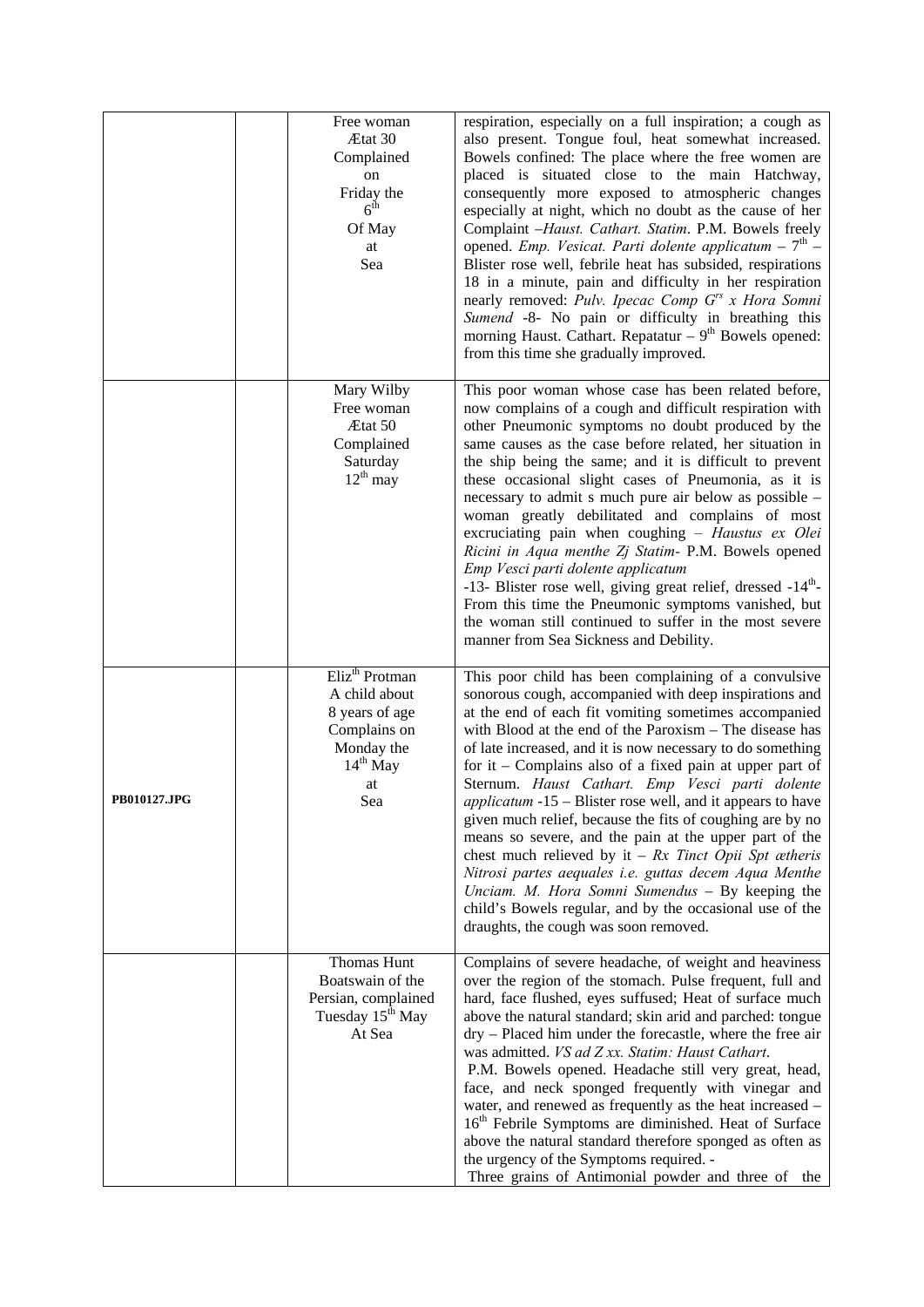|              |                                                                                                                     | Submuriate given twice a day $-17$ – Symptoms of the<br>disease are now removed, but a good deal of debility<br>remains $- A$ light and nutritive diet as now prescribed,<br>and in the course of ten days he returned to Duty.                                                                                                                                                                                                                                                                                                                                                                                                                                                                                                                                                                                                                                                                                                                                                                                                                                                                                                                                                                                                                                                                                                                                                                                                                                                                                                                                                                                                                                                                                                                                                                                                                                                                                                                                                                                                                                                                        |
|--------------|---------------------------------------------------------------------------------------------------------------------|--------------------------------------------------------------------------------------------------------------------------------------------------------------------------------------------------------------------------------------------------------------------------------------------------------------------------------------------------------------------------------------------------------------------------------------------------------------------------------------------------------------------------------------------------------------------------------------------------------------------------------------------------------------------------------------------------------------------------------------------------------------------------------------------------------------------------------------------------------------------------------------------------------------------------------------------------------------------------------------------------------------------------------------------------------------------------------------------------------------------------------------------------------------------------------------------------------------------------------------------------------------------------------------------------------------------------------------------------------------------------------------------------------------------------------------------------------------------------------------------------------------------------------------------------------------------------------------------------------------------------------------------------------------------------------------------------------------------------------------------------------------------------------------------------------------------------------------------------------------------------------------------------------------------------------------------------------------------------------------------------------------------------------------------------------------------------------------------------------|
| PB010128.JPG | Eliz <sup>th</sup> Chittenden<br>Prisoner<br>Ætat 40<br>Complained<br>At Sea<br>May the 16 <sup>th</sup>            | This woman had been selected to act as Matron of the<br>Prison, and she now began to exhibit symptoms of<br>mental aberration - The first incoherent idea was, that she<br>had been poisoned by some of the Prisoners, and that she<br>was shortly to die; and she had expressed the greatest<br>fear lest that her clothes or any other property which<br>belonged to her, should be made away with by the<br>Prisoners. I talked with her for some time upon many<br>subjects, and she was evidently incoherent upon many<br>points I received her into the Hospital where it is my<br>intention to keep her until the voyage has ended, as her<br>messmates are generally <b>Bad Characters</b> , and perhaps<br>may have aided in producing her complaint by frequently<br>annoying her. About 8P.M. was sent for from the<br>Hospital, the woman Chittenden very refractory, noisy,<br>& incoherent, wishing to turn out all but one, whom she<br>considered a Friend. I endeavoured to quiet her mind,<br>and she soon got more composed and went to Bed -<br>$17th$ – Spent a very bad night, talked aloud all night aloud<br>disturbing all hands. Face flushed, eyes heavy and<br>watery, pulse, and heat of surface both natural. From<br>these and other symptoms I was of opinion that there<br>was a congestion of Blood about her head, and it was not<br>without great persuasion, that she allowed me to take<br>away about sixteen ounces of Blood from her arm.<br>Haust. Cath. Statim. P.M. Bowels freely opened and she<br>appears better from the Bleeding but is still incoherent -<br>$18th$ – Spent a restless night, mental disease very<br>considerable. Low diet, rest etc prescribed. This plan was<br>continued until the $22nd$ when she first shewed symptoms<br>of returning sense. Bowels opened $-23rd$ Spent a good<br>night slept sound, is very sensible today all her former<br>Ideas of Poison, and stealing having vanished. To<br>conclude now from the notes of the day Book from<br>which I extract this; this woman from this date gradually<br>recovered. |
|              | Daniel Martin<br>Able seaman<br>Belonging to the<br>Persian as placed on the<br>List, Thursday the $31st$<br>of May | This man was wounded by the upsetting of the rope<br>Machine, and was lifted up apparently insensible, and<br>covered with Blood. On examination a wound was found<br>over the forehead and extending transversely nearly two<br>inches, exposing the Bones. He soon however came to<br>himself, and when the Blood was washed away, it was<br>found that the mischief done was not great – The lips of<br>the wound were now carefully brought together, and kept<br>in their situation by adhesive straps; the Patient placed in<br>Bed, and his Bowels freely opened $-$ June $3rd$ The wound<br>on dressing it this day seemed nearly all united, and by a<br>few dressing it united in the most favourable manner -                                                                                                                                                                                                                                                                                                                                                                                                                                                                                                                                                                                                                                                                                                                                                                                                                                                                                                                                                                                                                                                                                                                                                                                                                                                                                                                                                                               |
| PB010129.JPG | Mary Welby                                                                                                          | About 6 P.M. this poor woman was taken suddenly ill.                                                                                                                                                                                                                                                                                                                                                                                                                                                                                                                                                                                                                                                                                                                                                                                                                                                                                                                                                                                                                                                                                                                                                                                                                                                                                                                                                                                                                                                                                                                                                                                                                                                                                                                                                                                                                                                                                                                                                                                                                                                   |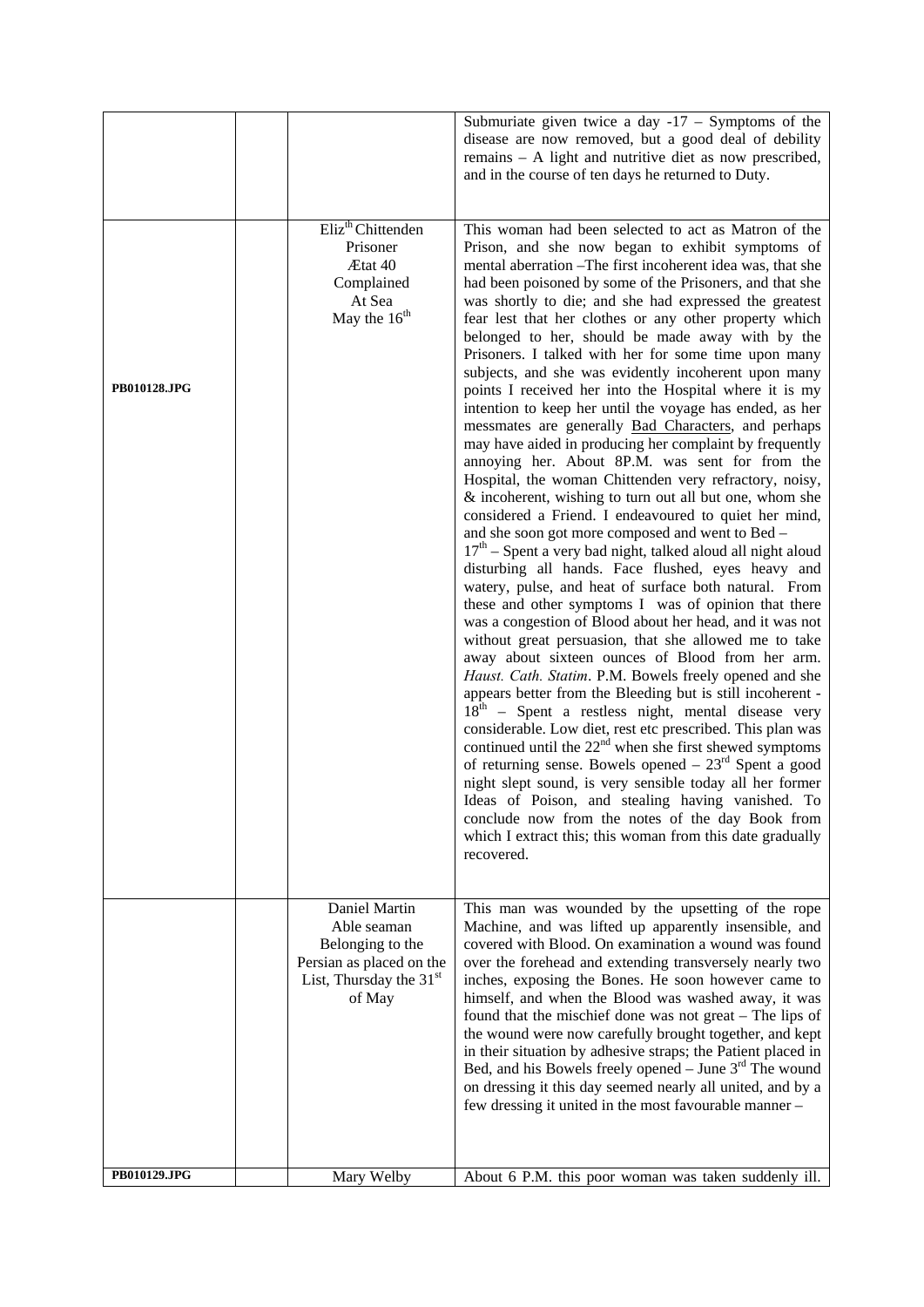| PB010130.JPG | Free woman<br>Ætat 50<br>Complained<br>June 2 <sup>nd</sup> at Sea                                                                          | During the course of the day a dispute arose between her<br>child, and one of another free woman's; this naturally set<br>the mothers at variance, and this poor woman having<br>been labouring under the greatest debility before, fainted<br>during the scuffle. On recovering a swelling suddenly<br>made its appearance over the stomach, and the tumour<br>was so rapidly formed, and of such a size, as to give a<br>good deal of alarm – The tumour was of an unequal size,<br>and it was relieved by frequent eructations of wind - She<br>complained of the most acute pain over the part, and the<br>swelling was disposed to shift along the course of the<br>intestinal Canal - From the facts before stated I<br>considered her complaint Tympanitis Intestinalis - With<br>a view to carry off the wind I directed Purgative Enemas<br>to be given every second hour. Gave her also half an<br>ounce of castor Oil, in an ounce of peppermint water -<br>$3rd$ – The Enema's brought off during the night, a good<br>deal of alvine indigested matter, with wind, giving the<br>greatest relief, and the swelling was greatly diminished.<br>Cathartic repeated. $-4th$ – Swelling gone; but found that<br>she had been delirious during the night, and that she had<br>been spitting up Blood in coagulated lumps, and brought<br>up by coughing, and not mixed with the contents of the<br>stomach; I therefore suspected it to come either from the<br>Lungs or fauces – Pulse small, weak, often irregular, and<br>she is observed to pick the Bed clothes - Bowels freely<br>opened, stools Black fœtid, with indigested lumps. Emp.<br>Ves. Sterne applicatum -5 <sup>th</sup> - Blister rose giving slight<br>relief; spent a bad night, occasionally delirious, picks the<br>bed clothes, and has other bad symptoms about her -<br>Gave her a Basin of soup, and support her strength with<br>arrowroot, wine, and every thing that the ship can afford<br>$-6th$ – Spent a good night and feels herself much better –<br>from this time, no blood was coughed, and the swelling<br>did not appear again and by great nursing and care, she<br>was safely landed at Van Diemen's Land. |
|--------------|---------------------------------------------------------------------------------------------------------------------------------------------|---------------------------------------------------------------------------------------------------------------------------------------------------------------------------------------------------------------------------------------------------------------------------------------------------------------------------------------------------------------------------------------------------------------------------------------------------------------------------------------------------------------------------------------------------------------------------------------------------------------------------------------------------------------------------------------------------------------------------------------------------------------------------------------------------------------------------------------------------------------------------------------------------------------------------------------------------------------------------------------------------------------------------------------------------------------------------------------------------------------------------------------------------------------------------------------------------------------------------------------------------------------------------------------------------------------------------------------------------------------------------------------------------------------------------------------------------------------------------------------------------------------------------------------------------------------------------------------------------------------------------------------------------------------------------------------------------------------------------------------------------------------------------------------------------------------------------------------------------------------------------------------------------------------------------------------------------------------------------------------------------------------------------------------------------------------------------------------------------------------------------------------------------------------------------------------------------------------|
|              | Robert McCleland<br>Esquire<br><b>Attorney General</b><br>for<br>Van Diemen's Land<br>Complained at Sea<br>Monday the $11th$<br>day of June | This gentleman shewed some extraordinary Symptoms<br>before this time but as these symptoms were of a very<br>delicate nature, and of the greatest importance to the<br>individual himself, I took no notice of them, either in<br>this, or the Journal for the Navy Board until the 11 <sup>th</sup> day<br>of June – He began by stating to the Master of the vessel<br>and myself, that a conspiracy was set up against him by<br>the Master, the Principal officer and myself; and that he<br>wished all his Trunks, Boxes etc to be sent on shore, at<br>the same time shewing great wildness of his eyes and<br>countenance, and talked very wild and incoherent - Here<br>I think it necessary to observe, that previous to his<br>embarkation, he had been under the Medical care of Mr<br>Abernathy for a considerable time, for diseased digestive<br>organs, induration of one of the Testes, Hæmarrhoidal<br>discharge and a complication of Diseases - Before he left<br>the Channel he shewed much indecision in his Character,<br>as he urged greatly to be landed near Plymouth stating<br>that he had mislaid his Warrant of appointment, and that<br>he could not proceed without it $-$ The fact at this time<br>was, he dreaded so long a voyage, and had no wish to<br>proceed, as the Warrant was afterwards found where he                                                                                                                                                                                                                                                                                                                                                                                                                                                                                                                                                                                                                                                                                                                                                                                                                                                             |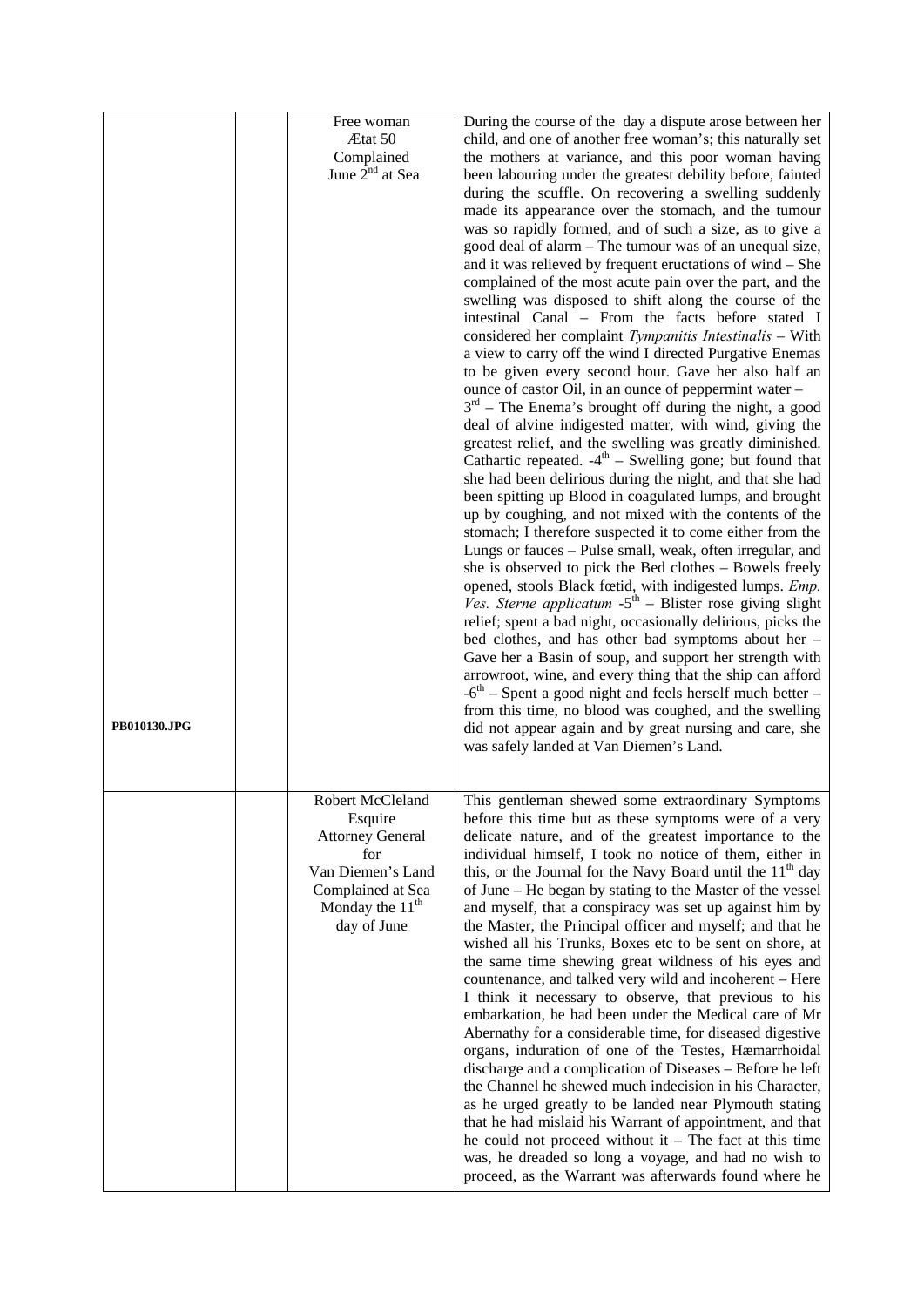|              | himself had safely placed it $-$ From the first sailing up to    |
|--------------|------------------------------------------------------------------|
|              | this date, he has been labouring under Hypochondriasis           |
|              | to a very great degree, fearing all the evils that could         |
|              | possibly happen, from the most slight and imaginary              |
|              | causes – He brought with him Medicines prepared from             |
|              |                                                                  |
|              | the prescriptions of Mr A to last for the voyage, and            |
|              | never consulted me, which was my principal reason, why           |
|              | I did not mention his case before – At the very first he as      |
|              | greatly debilitated $\&$ emaciated $-$ During the early part of  |
|              | the voyage he applied himself with unusual diligence to          |
|              |                                                                  |
|              | the study of Law, which application, combined with               |
|              | other causes, may have affected his mind so much, as to          |
|              | exhibit strong symptoms of mental aberration which he            |
|              | does at present.                                                 |
|              | June the $12th$ . He sat up all night and no arguments that      |
| PB010131.JPG | either the Master or myself used, could get him to go to         |
|              |                                                                  |
|              | bed – He sat with his elbow upon the Bed, his face               |
|              | resting upon the palm of his hand, labouring under great         |
|              | Melancholy; about 2 in the morning he dressed himself            |
|              | in his best Clothes, came on deck, and demanded the              |
|              | reasons why he was not landed at Hobart Town. He got             |
|              | on the Forecastle, a place one could hardly suppose him          |
|              |                                                                  |
|              | capable of getting on, in consequence of his extreme             |
|              | debility and emaciation; and looked wildly and anxiously         |
|              | about for Land. During this time he was carefully                |
|              | watched by the officer, lest that any accident should            |
|              | happen to him – When he came down he came to me,                 |
|              | and awoke me, requesting me for God's sake to direct             |
|              |                                                                  |
|              | the Master to put him on shore $- I$ told him of the             |
|              | unusual hour that he disturbed every one, and mildly             |
|              | represented to him the erroneous impressions that he             |
|              | laboured under, and that he was upwards of one thousand          |
|              | miles from any Land; I requested him to be more tranquil         |
|              | & composed, but all to no purpose. He now stated that if         |
|              |                                                                  |
|              | he was not landed immediately he would take no                   |
|              | nourishment.                                                     |
|              | 13 <sup>th</sup> Refused Breakfast and dinner, and about 7 PM he |
|              | sent for the Master and myself, and when seated in his           |
|              | cabin, he observed that he had a communication of the            |
|              | greatest importance to make to us -He stated that he now         |
|              | had little time to live in this world, and that he was           |
|              |                                                                  |
|              | anxious to go out of it as an honest man $-$ He then with        |
|              | apparent steadiness of mind mentioned his Debts; a               |
|              | Gentleman the name of Cooke, who he said went                    |
|              | security for him for the sum of 140£ - He requested us to        |
|              | sell every article of Property which he had on Board,            |
|              | which was considerable, and that his debts should be             |
|              |                                                                  |
|              | cleared off $-$ I respectfully represented to him the false      |
|              | impressions which he had imbibed, and told him that              |
|              | they no doubt arose from his long Bodily affliction, I           |
|              | also requested him to call in the aid of our Holy                |
|              | Religion, and look forward to more prosperous and                |
| PB010132.JPG | happy days. I told him also that his constitution appeared       |
|              |                                                                  |
|              | to me to be yet tolerably good, and that he need not fear        |
|              | dying from natural cause $-$ He at once stated that there        |
|              | were other means of dying, and now requested a Prayer            |
|              | Book to be given him, requesting us to retire in a very          |
|              | and incoherent manner – Under<br>such<br>strange                 |
|              | circumstances, I consulted with the Master, and we were          |
|              | unanimously of Opinion, that we should not be justified          |
|              |                                                                  |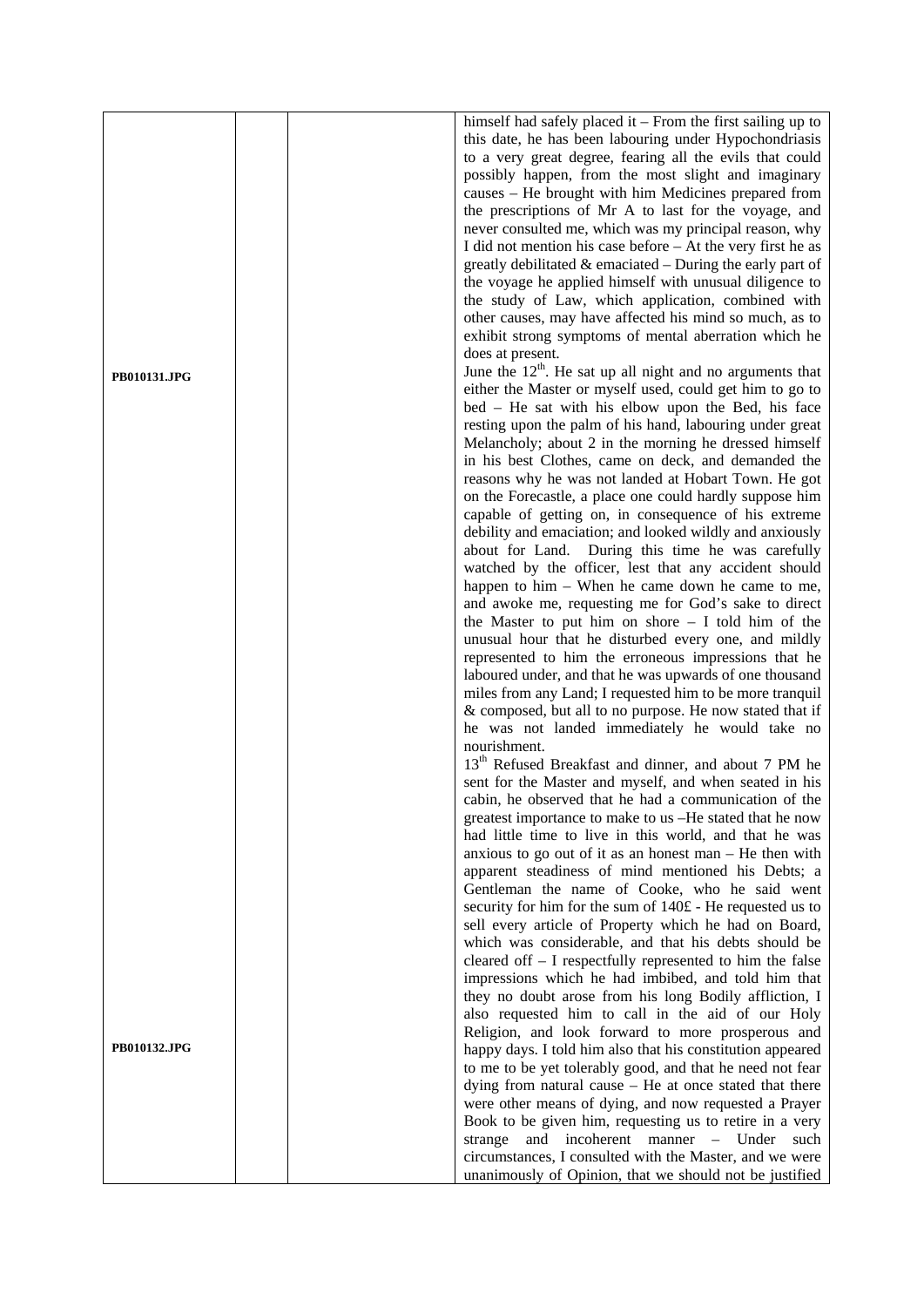|              |  | if we allowed the Attorney General to remain alone, after                                                                                                                                                                                                                                                                                                                                                                                                                                                                                                                                                                                                                      |
|--------------|--|--------------------------------------------------------------------------------------------------------------------------------------------------------------------------------------------------------------------------------------------------------------------------------------------------------------------------------------------------------------------------------------------------------------------------------------------------------------------------------------------------------------------------------------------------------------------------------------------------------------------------------------------------------------------------------|
|              |  | what had taken place: we therefore requested Mr                                                                                                                                                                                                                                                                                                                                                                                                                                                                                                                                                                                                                                |
|              |  |                                                                                                                                                                                                                                                                                                                                                                                                                                                                                                                                                                                                                                                                                |
|              |  | Kennedy, his clerk to remain with $him - He$ soon                                                                                                                                                                                                                                                                                                                                                                                                                                                                                                                                                                                                                              |
|              |  | requested Mr Kennedy to allow him to retire into the                                                                                                                                                                                                                                                                                                                                                                                                                                                                                                                                                                                                                           |
|              |  | Quarter Gallery, the door of which he immediately                                                                                                                                                                                                                                                                                                                                                                                                                                                                                                                                                                                                                              |
|              |  |                                                                                                                                                                                                                                                                                                                                                                                                                                                                                                                                                                                                                                                                                |
|              |  | bolted, and secured, and which Mr K reported to us $- I$                                                                                                                                                                                                                                                                                                                                                                                                                                                                                                                                                                                                                       |
|              |  | was firmly of opinion that the man now laboured under                                                                                                                                                                                                                                                                                                                                                                                                                                                                                                                                                                                                                          |
|              |  | such mental aberrations, as to mediate mischief to                                                                                                                                                                                                                                                                                                                                                                                                                                                                                                                                                                                                                             |
|              |  |                                                                                                                                                                                                                                                                                                                                                                                                                                                                                                                                                                                                                                                                                |
|              |  | himself, and was determined to take upon myself the                                                                                                                                                                                                                                                                                                                                                                                                                                                                                                                                                                                                                            |
|              |  | responsibility of preventing an accident if possible; we                                                                                                                                                                                                                                                                                                                                                                                                                                                                                                                                                                                                                       |
|              |  | therefore broke open the door, and we found the Prayer                                                                                                                                                                                                                                                                                                                                                                                                                                                                                                                                                                                                                         |
|              |  | Book in one hand, the candle in the other, and found in                                                                                                                                                                                                                                                                                                                                                                                                                                                                                                                                                                                                                        |
|              |  |                                                                                                                                                                                                                                                                                                                                                                                                                                                                                                                                                                                                                                                                                |
|              |  | his Pocket a double bladed penknife - All cutting                                                                                                                                                                                                                                                                                                                                                                                                                                                                                                                                                                                                                              |
|              |  | instruments were now removed and his cabin secured in                                                                                                                                                                                                                                                                                                                                                                                                                                                                                                                                                                                                                          |
|              |  | a manner that he could not escape -                                                                                                                                                                                                                                                                                                                                                                                                                                                                                                                                                                                                                                            |
|              |  | 14 <sup>th</sup> Spent a very bad night, slept a little towards                                                                                                                                                                                                                                                                                                                                                                                                                                                                                                                                                                                                                |
|              |  |                                                                                                                                                                                                                                                                                                                                                                                                                                                                                                                                                                                                                                                                                |
|              |  | morning. Appetite midling, but because that he cannot go                                                                                                                                                                                                                                                                                                                                                                                                                                                                                                                                                                                                                       |
|              |  | on shore he refuses all support. Pulse 76, tongue foul,                                                                                                                                                                                                                                                                                                                                                                                                                                                                                                                                                                                                                        |
|              |  | Bowels generally costive, and he says have been so for a                                                                                                                                                                                                                                                                                                                                                                                                                                                                                                                                                                                                                       |
|              |  | long time. 15 <sup>th</sup> Slept a little, took some tea for Breakfast,                                                                                                                                                                                                                                                                                                                                                                                                                                                                                                                                                                                                       |
|              |  |                                                                                                                                                                                                                                                                                                                                                                                                                                                                                                                                                                                                                                                                                |
|              |  |                                                                                                                                                                                                                                                                                                                                                                                                                                                                                                                                                                                                                                                                                |
|              |  |                                                                                                                                                                                                                                                                                                                                                                                                                                                                                                                                                                                                                                                                                |
|              |  |                                                                                                                                                                                                                                                                                                                                                                                                                                                                                                                                                                                                                                                                                |
|              |  |                                                                                                                                                                                                                                                                                                                                                                                                                                                                                                                                                                                                                                                                                |
|              |  |                                                                                                                                                                                                                                                                                                                                                                                                                                                                                                                                                                                                                                                                                |
|              |  | but cannot prevail upon him to take any Medicine, as he<br>is the most stubborn patient that I have ever seen, and<br>fears taking anything lest that he should be poisoned.<br>$16th$ Continues very incoherent – He insists that the ship<br>is at Anchor; and that Boats have been alongside, and<br>taken all the Prisoners and Passengers on shore,, and<br>although he was permitted to look over the ship's side, to<br>see the sails set, yet was insensible to the ship's motion<br>through the water – He will take little or no nourishment,<br>at least not sufficient to sustain Life for any length of<br>time, and he locks himself in his cabin (which is well |
|              |  |                                                                                                                                                                                                                                                                                                                                                                                                                                                                                                                                                                                                                                                                                |
|              |  |                                                                                                                                                                                                                                                                                                                                                                                                                                                                                                                                                                                                                                                                                |
|              |  |                                                                                                                                                                                                                                                                                                                                                                                                                                                                                                                                                                                                                                                                                |
|              |  |                                                                                                                                                                                                                                                                                                                                                                                                                                                                                                                                                                                                                                                                                |
|              |  |                                                                                                                                                                                                                                                                                                                                                                                                                                                                                                                                                                                                                                                                                |
| PB010133.JPG |  |                                                                                                                                                                                                                                                                                                                                                                                                                                                                                                                                                                                                                                                                                |
|              |  |                                                                                                                                                                                                                                                                                                                                                                                                                                                                                                                                                                                                                                                                                |
|              |  | secured lest that he should throw himself overboard) and                                                                                                                                                                                                                                                                                                                                                                                                                                                                                                                                                                                                                       |
|              |  | he will hardly permit anyone to speak with him, lest that                                                                                                                                                                                                                                                                                                                                                                                                                                                                                                                                                                                                                      |
|              |  |                                                                                                                                                                                                                                                                                                                                                                                                                                                                                                                                                                                                                                                                                |
|              |  | (as he says) he should be given up to the fury of the                                                                                                                                                                                                                                                                                                                                                                                                                                                                                                                                                                                                                          |
|              |  | Populace – All the arguments that I can use are lost, I can                                                                                                                                                                                                                                                                                                                                                                                                                                                                                                                                                                                                                    |
|              |  | get him to take neither nourishment nor medicine –                                                                                                                                                                                                                                                                                                                                                                                                                                                                                                                                                                                                                             |
|              |  | During this day one scanty alvine evacuation -                                                                                                                                                                                                                                                                                                                                                                                                                                                                                                                                                                                                                                 |
|              |  | 17 <sup>th</sup> Spent a restless night, debility and emaciation                                                                                                                                                                                                                                                                                                                                                                                                                                                                                                                                                                                                               |
|              |  |                                                                                                                                                                                                                                                                                                                                                                                                                                                                                                                                                                                                                                                                                |
|              |  | gradually increase, and unless he is sent on shore, he will                                                                                                                                                                                                                                                                                                                                                                                                                                                                                                                                                                                                                    |
|              |  | take no nourishment, at least not so much as will be                                                                                                                                                                                                                                                                                                                                                                                                                                                                                                                                                                                                                           |
|              |  | sufficient to support life for many days.-<br>In a                                                                                                                                                                                                                                                                                                                                                                                                                                                                                                                                                                                                                             |
|              |  | conversation with him today he says that he did not fully                                                                                                                                                                                                                                                                                                                                                                                                                                                                                                                                                                                                                      |
|              |  |                                                                                                                                                                                                                                                                                                                                                                                                                                                                                                                                                                                                                                                                                |
|              |  | understand the Criminal Law Practice to fill the situation                                                                                                                                                                                                                                                                                                                                                                                                                                                                                                                                                                                                                     |
|              |  | of Attorney General of Van Diemen's Land as it had                                                                                                                                                                                                                                                                                                                                                                                                                                                                                                                                                                                                                             |
|              |  | been done by his Predecessor in office; which cause                                                                                                                                                                                                                                                                                                                                                                                                                                                                                                                                                                                                                            |
|              |  | together with the one before named may have produced                                                                                                                                                                                                                                                                                                                                                                                                                                                                                                                                                                                                                           |
|              |  | the unfortunate symptoms before named.                                                                                                                                                                                                                                                                                                                                                                                                                                                                                                                                                                                                                                         |
|              |  |                                                                                                                                                                                                                                                                                                                                                                                                                                                                                                                                                                                                                                                                                |
|              |  | 20 <sup>th</sup> Nothing having occurred particular in his case                                                                                                                                                                                                                                                                                                                                                                                                                                                                                                                                                                                                                |
|              |  | between the $17th$ and this date; during this time the only                                                                                                                                                                                                                                                                                                                                                                                                                                                                                                                                                                                                                    |
|              |  | thing used is one cup of tea without bread; still continues                                                                                                                                                                                                                                                                                                                                                                                                                                                                                                                                                                                                                    |
|              |  | to think the ship at anchor, the Prisoners landed $\&$                                                                                                                                                                                                                                                                                                                                                                                                                                                                                                                                                                                                                         |
|              |  | Complains of Acidity of the stomach, and with the                                                                                                                                                                                                                                                                                                                                                                                                                                                                                                                                                                                                                              |
|              |  |                                                                                                                                                                                                                                                                                                                                                                                                                                                                                                                                                                                                                                                                                |
|              |  | greatest difficulty I got him to take a draught containing                                                                                                                                                                                                                                                                                                                                                                                                                                                                                                                                                                                                                     |
|              |  | one Drachm of Magnesia two scruples of Aromatic                                                                                                                                                                                                                                                                                                                                                                                                                                                                                                                                                                                                                                |
|              |  | Confection in an ounce $\&$ a half of peppermint water –                                                                                                                                                                                                                                                                                                                                                                                                                                                                                                                                                                                                                       |
|              |  | This relieved the acidity and towards the evening he had                                                                                                                                                                                                                                                                                                                                                                                                                                                                                                                                                                                                                       |
|              |  | one alvine evacuation -                                                                                                                                                                                                                                                                                                                                                                                                                                                                                                                                                                                                                                                        |
|              |  | 21 <sup>st</sup> Debility and emaciation gradually increase, and I                                                                                                                                                                                                                                                                                                                                                                                                                                                                                                                                                                                                             |
|              |  |                                                                                                                                                                                                                                                                                                                                                                                                                                                                                                                                                                                                                                                                                |
|              |  | find it a most difficult and most painful task to manage                                                                                                                                                                                                                                                                                                                                                                                                                                                                                                                                                                                                                       |
|              |  | him under these circumstances – He requests his razors                                                                                                                                                                                                                                                                                                                                                                                                                                                                                                                                                                                                                         |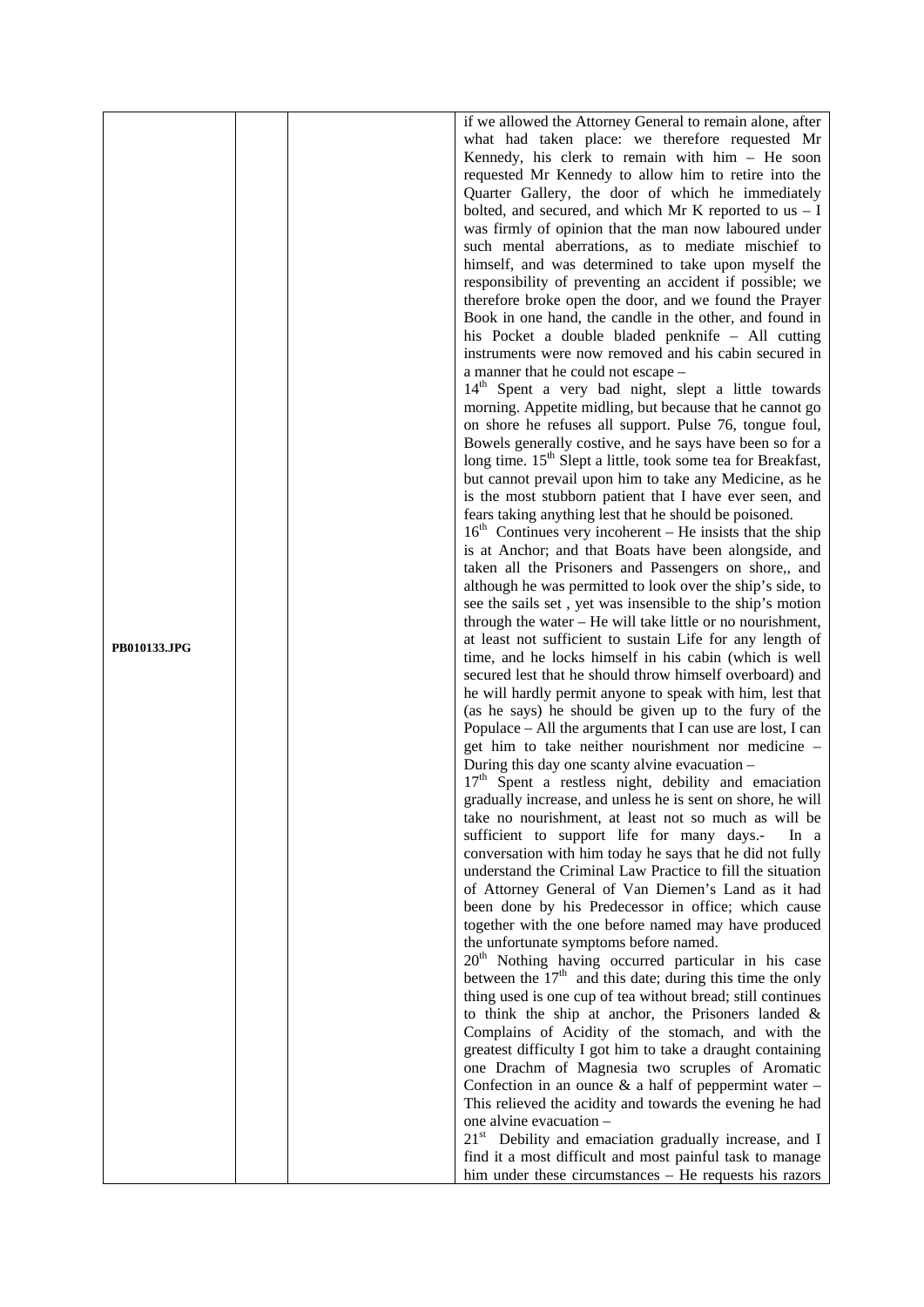|                                               | to be given, but on account of the mental affections, of           |
|-----------------------------------------------|--------------------------------------------------------------------|
|                                               |                                                                    |
|                                               | which I have minutely, and carefully spoken, I think it            |
|                                               | correct to withhold them, and he throws out hints, that if         |
|                                               |                                                                    |
|                                               | he be not given them, that he will starve himself to               |
|                                               | Death; an event which one may suppose him to have in               |
|                                               |                                                                    |
|                                               | contemplation from the inflexible manner in which he               |
|                                               |                                                                    |
| PB010134.JPG                                  | has hitherto refused both nourishment and medicine $- I$           |
|                                               | have remonstrated with him full ten times a day, I have            |
|                                               |                                                                    |
|                                               | pointed out to him that no man can have the Fear of God            |
|                                               | before his eyes, who will continue in the same obstinate           |
|                                               |                                                                    |
|                                               | manner to hasten his own Dissolution, by abstaining                |
|                                               | from all kinds of food, and that it became him to look             |
|                                               |                                                                    |
|                                               | forward to a future and happy state, which he could                |
|                                               | never expect if he continued in the same inflexible                |
|                                               |                                                                    |
|                                               | manner not to take any food – He turned a Deaf ear to all          |
|                                               |                                                                    |
|                                               | I stated; His mental aberrations remain the same I.E. He           |
|                                               | supposes the ship to have arrived at Hobart Town, and              |
|                                               |                                                                    |
|                                               | he has written a letter to the Chief Justice there, which he       |
|                                               | requests me to send immediately on shore; he supposes              |
|                                               |                                                                    |
|                                               | Boats are constantly passing from the ship to the shore,           |
|                                               | and fears much lest that he should be given up to the fury         |
|                                               |                                                                    |
|                                               | of the Populace; supposes that he has been tried and               |
|                                               | condemned, and that an order has been issued to execute            |
|                                               |                                                                    |
|                                               | him on Board – In vain do I attempt to point out his               |
|                                               | errors – In vain does the Master point out to him on the           |
|                                               |                                                                    |
|                                               | Chart the Latitude & Longitude of the vessel by the                |
|                                               | observations last taken, but such is the mental affection          |
|                                               |                                                                    |
|                                               | that it is impossible to bring him to our opinion $-$ Insists      |
|                                               | on sitting up all night, which increases his disease; I was        |
|                                               |                                                                    |
|                                               | therefore reluctantly compelled to use force to take off           |
|                                               |                                                                    |
| his clothes and put him to Bed.<br>cup of Tea |                                                                    |
|                                               | 22 <sup>nd</sup> Gave him a Tea spoonful of the Electuary of Senna |
|                                               | - toward the evening Bowels opened twice - Took one                |
|                                               |                                                                    |
|                                               |                                                                    |
|                                               | 25 Bowels costive; emaciation and debility still continue          |
|                                               |                                                                    |
|                                               | to increase; about 7 P.M. Took a Cathartic pill – Pulse 64         |
|                                               | intermits much, cheek bones very prominent, features               |
|                                               |                                                                    |
|                                               | shrunk, tongue dry & coated, hectic flush over the face,           |
|                                               | abdomen tender. I am now fearful that inflammation of              |
|                                               |                                                                    |
|                                               | the abdomen will take place, unless that he be speedily            |
|                                               | relieved - I find it now totally impossible to manage him          |
|                                               |                                                                    |
|                                               | unless I throw away all delicacy, as he considers himself          |
|                                               | a lost man, and most obstinately refuses every thing               |
|                                               | $26th$ Repeated the Pills. 2 P.M. No action from them, they        |
| PB010135.JPG                                  |                                                                    |
|                                               | were therefore repeated washing them down with a little            |
|                                               | warm Tea. Debility and emaciation are now at the lowest            |
|                                               |                                                                    |
|                                               | ebb, and it is evident he cannot last much longer, unless          |
|                                               | something favourable takes place soon -                            |
|                                               |                                                                    |
|                                               | $June 27 - All mental understanding having now$                    |
|                                               | completely vanished, and as he evidently must go to that           |
|                                               |                                                                    |
|                                               | Bourne from whence no traveller returns; I came to the             |
|                                               | resolution of throwing up Cathartic Enemas by force;               |
|                                               |                                                                    |
|                                               | and when his bowels are opened by supporting Life by               |
|                                               | Nutritious Enemas, and opium, in order that they may be            |
|                                               |                                                                    |
|                                               | retained: When throwing it up he promised to take what I           |
|                                               | wished. Gave two Cathartic Pills.                                  |
|                                               |                                                                    |
|                                               | 28 <sup>th</sup> Bowels opened once. Habt Haust ex Olei Ricini -   |
|                                               | P.M.[two?] copious evacuations from the Oil and is                 |
|                                               | evidently relieved – through the fear of the enema I got           |
|                                               |                                                                    |
|                                               | him to take a Basin of Tea morning and evening and a               |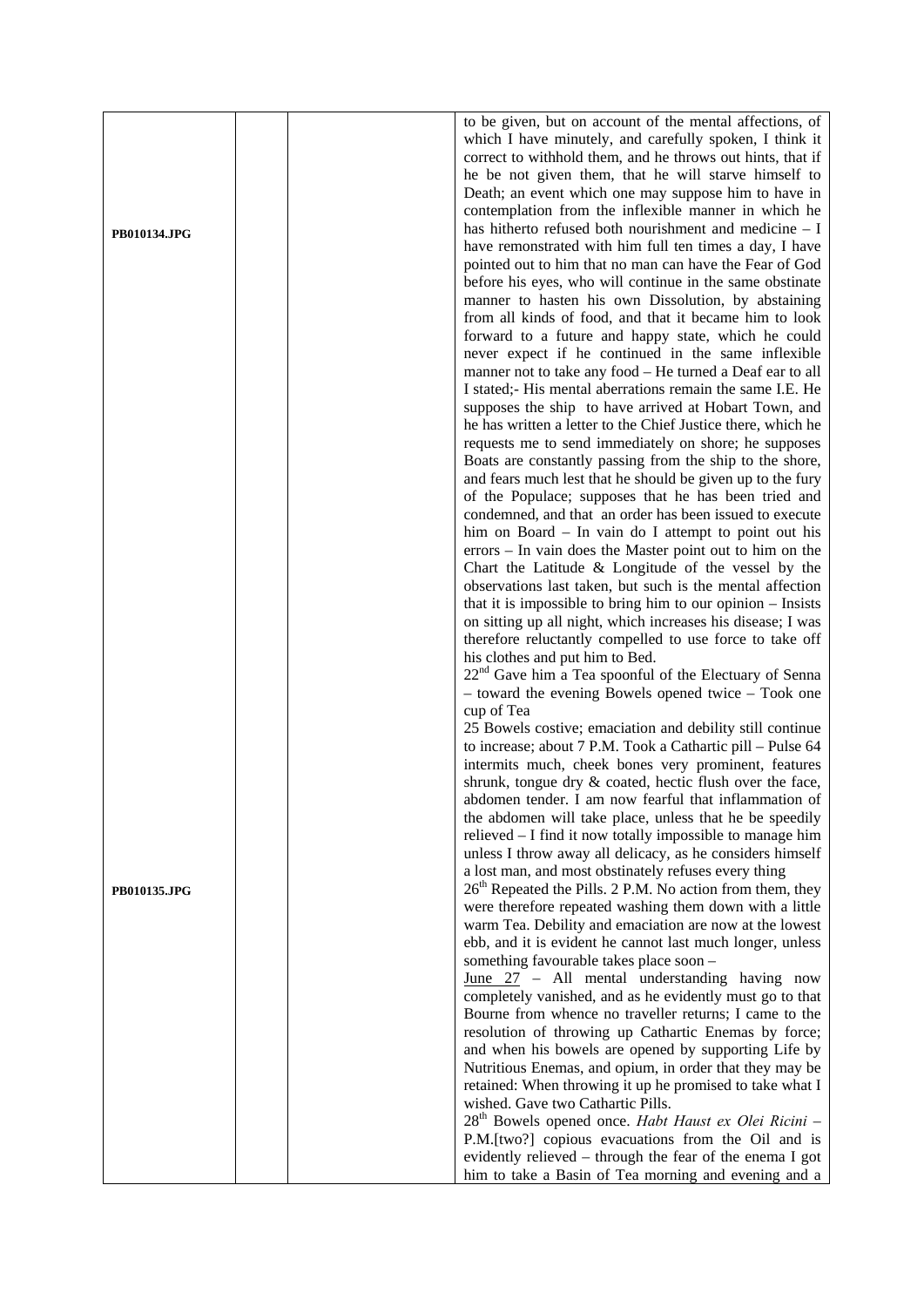| PB010136.JPG |                                                                                    | little fowl soup for Dinner - I have now stated enough to<br>shew the state of this Gentleman during the passage and<br>the extreme anxiety I had respecting $him - should any$<br>one wish to follow up the daily note which was made<br>until landing him at Hobart Town; Van Diemen's land, it<br>will be found in the Journal transmitted to the Navy<br>Board – Suffice to say that there was no improvement in<br>his mental affection when we landed him, he still fancied<br>that he had been tried and condemned, and was soon to<br>be given up to the fury of the Populace; that all his<br>property was thrown overboard, and he at times said that<br>the Master, the mate and myself had divided between us;<br>that we had been at Sydney and that he had been<br>deceived by us, with many other absurd things; and when<br>coming up the Derwent he looked out of the Scuttle and<br>said that it was London - The Governor called upon him<br>when he landed, and the Colonial Surgeon was obliged<br>to force Castor Oil down his throat. I am happy to say<br>that after remaining in this state for upwards of one<br>month, he began to see the deceptions under which his<br>mind laboured; his bodily health shewed symptoms of<br>improvement, and in a short period he gradually<br>recovered -                                                                   |
|--------------|------------------------------------------------------------------------------------|---------------------------------------------------------------------------------------------------------------------------------------------------------------------------------------------------------------------------------------------------------------------------------------------------------------------------------------------------------------------------------------------------------------------------------------------------------------------------------------------------------------------------------------------------------------------------------------------------------------------------------------------------------------------------------------------------------------------------------------------------------------------------------------------------------------------------------------------------------------------------------------------------------------------------------------------------------------------------------------------------------------------------------------------------------------------------------------------------------------------------------------------------------------------------------------------------------------------------------------------------------------------------------------------------------------------------------------------------------------------------------------------|
|              | Mary Page<br>Prisoner<br>ætat 22<br>Complained at Sea the<br>$15th$ day of June    | This woman appeared to have been exposed to the<br>atmospheric changes, as she slept close to the fore<br>hatchway – Complained this evening of a Rheumatic<br>affection of the lower jaw, face swelled and painful;<br>Habeat granas decem pulveris Ipecac. Comp.<br>16 <sup>th</sup> Slept very bad; the Rheumatic complaint has now<br>shifted its situation to the knee and ankle joint of the<br>right side: Both joints are now considerably swelled,<br>painful to the touch and on the slightest motion. Pulse<br>full and frequent, tongue dry, is very restless, complains<br>of thirst; heat of surface somewhat above the natural<br>standard. VS ad Zxvj - Haust Cath. Statim -P.M. Bowels<br>acted upon thrice by the purgative. <i>Volat Linament</i> (sic)<br>rubbed over the inflamed parts - Powder repeated -<br>17 <sup>th</sup> The Bleeding has evidently had a good effect, the<br>febrile heat of the skin is now much diminished; the<br>joints however continue swelled and very painful.<br>Volatile -Linament continued - Powder repeated at<br>Bedtime-<br>18. Repeated the Cathartic – She is now able to move<br>about a little. During the day Bowels opened - Habeat<br>Pil Hydr. 1. Hora Somni - The Blue Pill was continued<br>for seven days, her mouth became slightly affected, and<br>the Rheumatic affection of the joints gradually<br>disappeared |
| PB010137.JPG | Ann Wilkinson<br>ætat 22 Prisoner<br>Complained 22 <sup>nd</sup> of<br>June at Sea | This woman had a situation close to the fore hatchway<br>where she slept, and from being more exposed to the<br>changes of the Atmosphere; I find that colds, Pneumonic<br>complaints are more frequent with Prisoners living here,<br>than in any other part of the $\sin p - \sin$ stated that she had<br>been very ill all night, and rested badly – Complains of a<br>severe headache, more especially over the orbits, face<br>much flushed, eyes heavy and watery, tongue dry and                                                                                                                                                                                                                                                                                                                                                                                                                                                                                                                                                                                                                                                                                                                                                                                                                                                                                                     |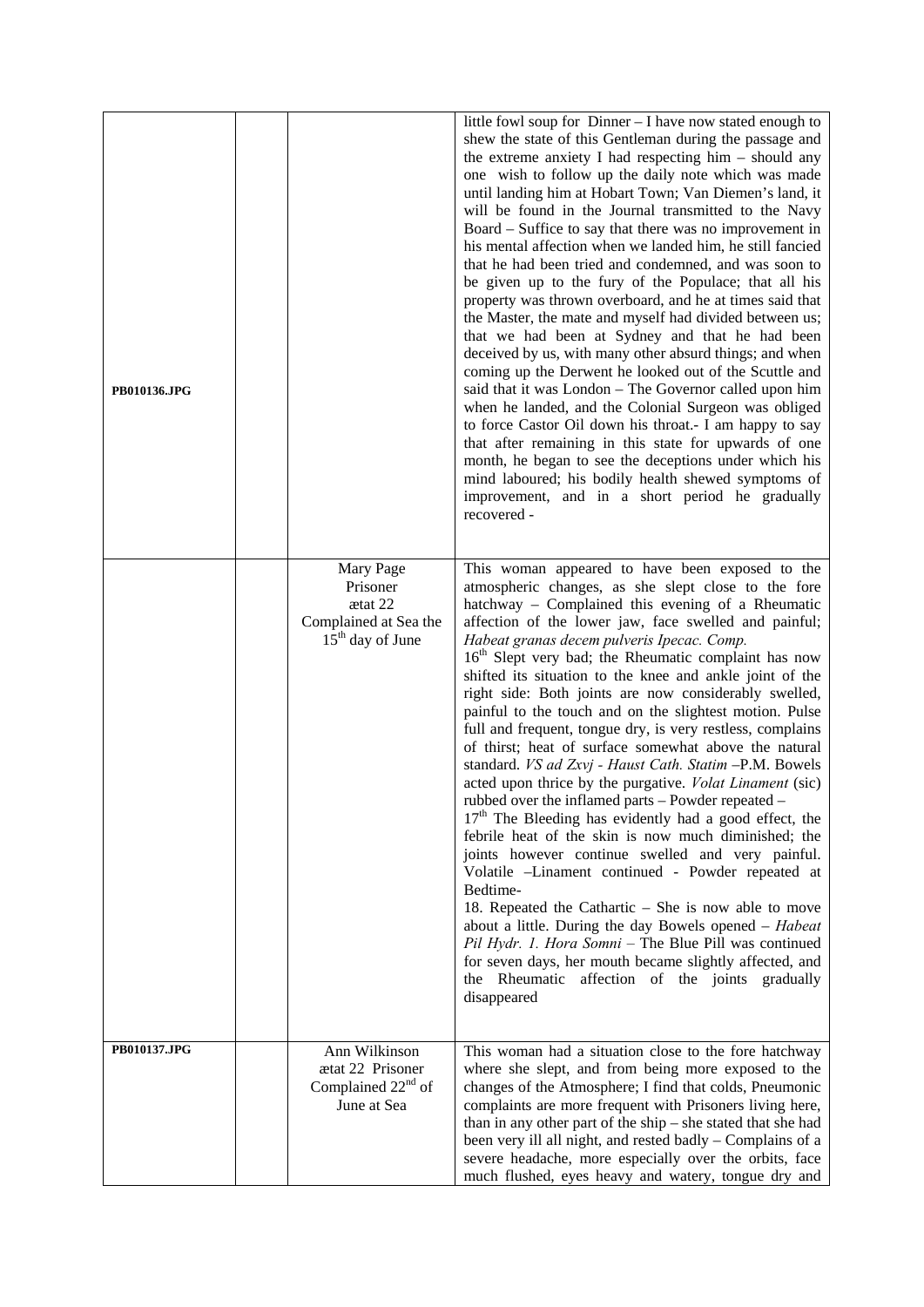|              |                                                                        | parched, heat of surface considerable above the natural<br>standard, pulse frequent and hard; respiration 19 in a<br>minute. Bowels confined – In consequence of exhibiting<br>these symptoms I removed her immediately into the<br>Hospital, and placed her on the best and most airy cradle<br>$- VS$ statim ad Zxij – More could have been taken away<br>with advantage, but considering the length of the voyage,<br>and the time we are necessarily compelled to be on Salt<br>Provisions, I thought it prudent to stop here – Haust Cath<br>- PM The Bleeding gave relief, and the Bowels have<br>been opened -<br>Rx Pulv. Antim. Hyd. Sub.partes æquales I.E. granas<br>tres. Hora Somni Sumendus<br>$-23rd$ – Slept a little Headache and other febrile<br>symptoms have very much diminished, but still<br>considerable - Haust Cathart Repetatur - Powder<br>repeated at bed time $-Aqua$ Hordeata ad libitum $-$<br>24 <sup>th</sup> Bowels very open, Headache and the other febrile<br>symptoms very much diminished, slept a good deal<br>during the night.<br>25 <sup>th</sup> From this time she gradually improved, no<br>recurrence of the fever took place; the only thing<br>necessary was to procure the alvine evacuations by<br>Purgatives-                                                                                                                                                                                                                                                                                                                                                                                                                                                                 |
|--------------|------------------------------------------------------------------------|-------------------------------------------------------------------------------------------------------------------------------------------------------------------------------------------------------------------------------------------------------------------------------------------------------------------------------------------------------------------------------------------------------------------------------------------------------------------------------------------------------------------------------------------------------------------------------------------------------------------------------------------------------------------------------------------------------------------------------------------------------------------------------------------------------------------------------------------------------------------------------------------------------------------------------------------------------------------------------------------------------------------------------------------------------------------------------------------------------------------------------------------------------------------------------------------------------------------------------------------------------------------------------------------------------------------------------------------------------------------------------------------------------------------------------------------------------------------------------------------------------------------------------------------------------------------------------------------------------------------------------------------------------------------------------------------------------------------------------------|
| PB010138.JPG | Ann Protman<br>Free woman<br>Complained<br>9 <sup>th</sup> July at Sea | This poor woman has been suckling a large male child<br>during this long voyage, and I have frequently<br>recommended her to wean it, but to no purpose. She is of<br>a weak and very delicate constitution at the best of times,<br>and by no means adequate to nourish a child under salt<br>diet - Previous to this she seemed debilitated and<br>emaciated, and complained of a slight sponginess of her<br>gums, in consequence of which I placed her on the<br>Preserved meat diet list with a few others -<br>-About 6 PM was attacked with sold shivering, the rigors<br>of which were extremely severe, and lasted about an<br>hour; it was succeeded by a hot, and then a sweating<br>stage, leaving her more and more exhausted -<br>10 <sup>th</sup> Complains of much debility and I now enquired of<br>her if she has ever been afflicted with fever and ague<br>before- she stated that she had been attacked by this<br>complaint before coming on board, and no doubt from<br>her debility the dampness of the vessel with other causes<br>have predisposed her to relapse into this Complaint -<br>Bowels open - During this day gave 2 drachms of Bark<br>every second hour about 6 PM she again experienced the<br>Paroxism as before<br>$11^{\text{th}}$<br>Bark continued carefully throughout the day -<br>strength supported with wine arrow root, and fresh<br>animal food send from the Cabin -<br>12 <sup>th</sup> Did not experience the febrile paroxysm last evening<br>as was customary. Medicine continued<br>13 Haus. Cathart. - Medicine continued as before by<br>continuing the Bark the fever was stoped and such liberal<br>diet as given her by the Master, that she completely<br>recovered |
| PB010139.JPG | Mary Wilby                                                             | This poor woman has been very frequently attacked                                                                                                                                                                                                                                                                                                                                                                                                                                                                                                                                                                                                                                                                                                                                                                                                                                                                                                                                                                                                                                                                                                                                                                                                                                                                                                                                                                                                                                                                                                                                                                                                                                                                                   |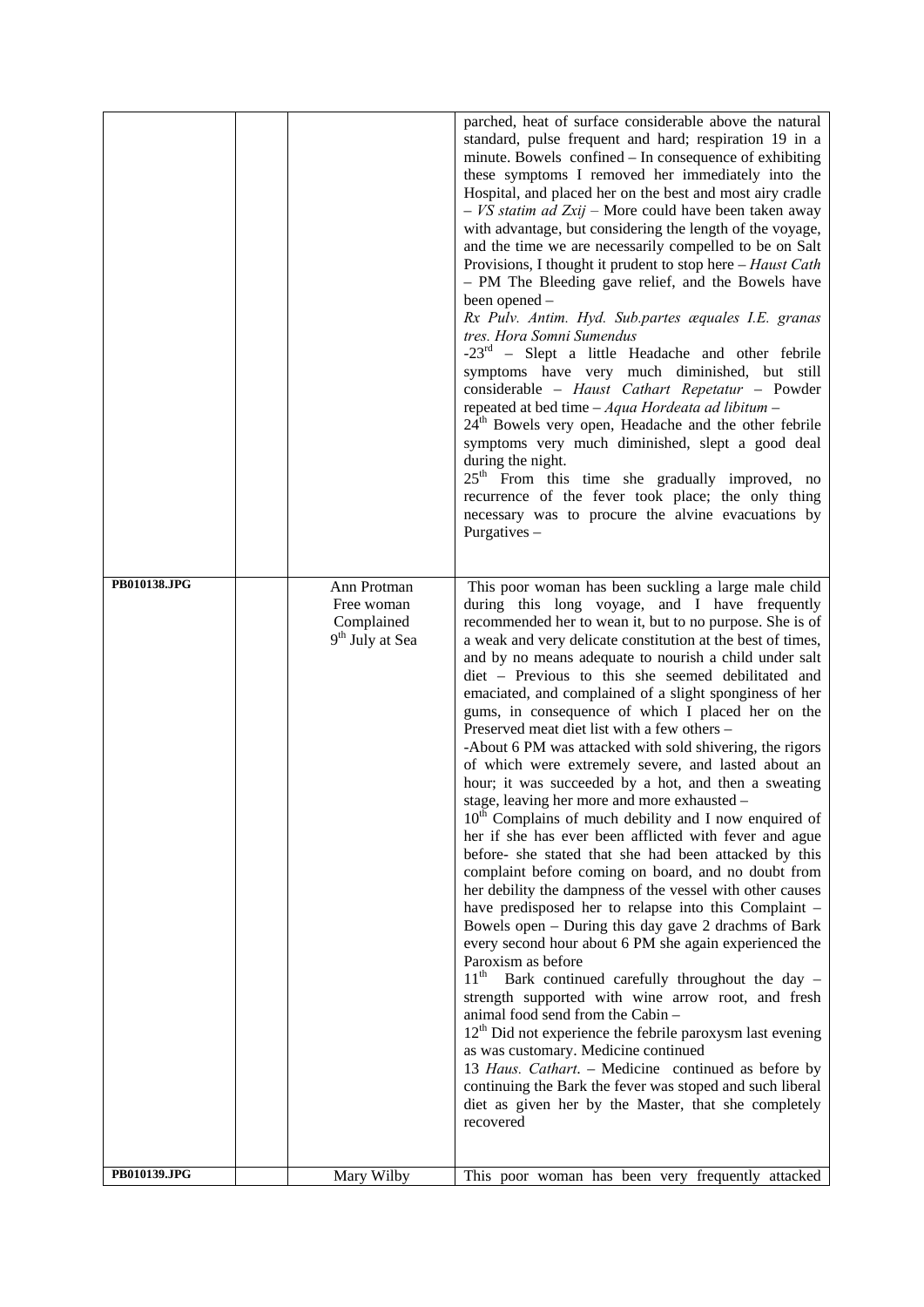|              | aetat 50<br>Complained<br>At Sea on<br>Thursday<br>The<br>$12^{th}$ day<br>of<br>July              | during the whole of the voyage with different<br>complaints, and now labours under the greatest general<br>Debility $-$ She has never been able to sit up for an hour<br>at any time without falling into a state of fainting, which<br>requires her to be placed in the horizontal posture<br>immediately, and from which it is difficult to rouse her<br>by Volatile Stimuli - During the late rainy weather, a<br>good deal of water was unavoidably shipped down the<br>main hatchway, leaving her place wet and damp, and<br>from which she caught $cold - She$ now complains of a<br>fixed, and of an acute pain in the right side, about the<br>middle of the sixth rib, this pain is increased in the most<br>distressing , manner when she coughs or takes a full<br>inspiration, pulse small, weak and somewhat sharp,<br>tongue foul $-$ when the cough comes on a quantity of<br>coagulated Blood is expectorated, accompanied with a<br>Hawking noise – Her Debility is so great that it appears<br>not prudent to hazard venesection $-$ Haust ex Ol. Ricini<br>statim - Emp Vescit. Parti dolente applicatum.-<br>13 <sup>th</sup> Bowels opened frequently by the purgative: Blister<br>rose well, and gave considerable relief - Support her<br>strength, with Sago, wine, and every luxury that the ship<br>can afford, which the Master of the Vessel, much to his<br>Humanity generously gives. I.E. fowl soup, fresh meat<br>etc appetite midling – from this time she gradually |
|--------------|----------------------------------------------------------------------------------------------------|-------------------------------------------------------------------------------------------------------------------------------------------------------------------------------------------------------------------------------------------------------------------------------------------------------------------------------------------------------------------------------------------------------------------------------------------------------------------------------------------------------------------------------------------------------------------------------------------------------------------------------------------------------------------------------------------------------------------------------------------------------------------------------------------------------------------------------------------------------------------------------------------------------------------------------------------------------------------------------------------------------------------------------------------------------------------------------------------------------------------------------------------------------------------------------------------------------------------------------------------------------------------------------------------------------------------------------------------------------------------------------------------------------------------------------------------------------------------------------------------------------|
| PB010140.JPG | Eliz Byate<br>A Child of one of the<br>Prisoners<br>about 12 years of age<br>Complained 13 of July | Diemen's Land on the $5th$ day of August, and she soon<br>went on shore to her husband but in a weak and<br>Debilitated state.<br>The Mother of this child (a Prisoner) stated to me that<br>this child had fallen off much in flesh during the voyage<br>- The Girl appears emaciated, complains of wandering<br>pains in her Belly; she is sometimes costive, sometimes<br>free in her Bowels – Is attacked with fever and slight<br>convulsion at night, which disappears during the day $-$<br>She is observed frequently scratching her nose and anus;<br>these symptoms with the others before enumerated<br>disposed me to suspect intestinal irritation by worms -<br>Rx Pulv Jalap Comp $\Rightarrow$ Hy Sub G' iij Statim<br>14 <sup>th</sup> Several Brisk evacuations from the medicine, and I<br>could not gain the information whether any worms came<br>away, although I requested the Mother to look out for<br>me: I however found the child much improved – Two or<br>three purgatives more effected a cure, and the child was<br>perfectly healthy when she arrived here.                                                                                                                                                                                                                                                                                                                                                                                                          |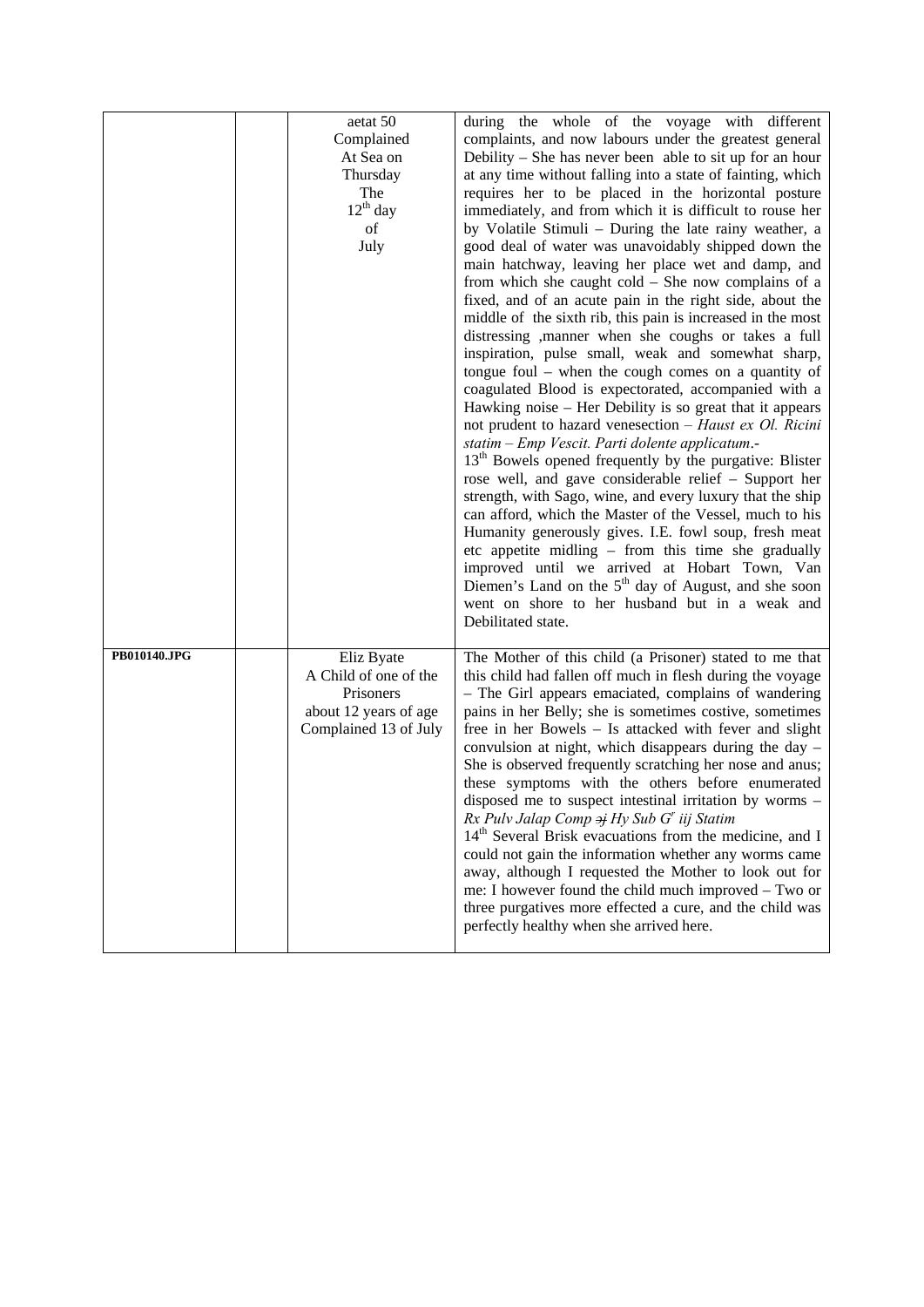## **PB010140.JPG**

## **A Nosological Synopsis of the Sick Book kept during the Period of this Journal, in conformity with the 30th Article of the Surgeons' Instructions.**

|                                           | <b>Numbers</b> |                       |                         |               |           |           |                                                         |
|-------------------------------------------|----------------|-----------------------|-------------------------|---------------|-----------|-----------|---------------------------------------------------------|
| <b>Diseases</b><br>Nosologically arranged | <b>Total</b>   | Discharged to<br>Duty | Sent to the<br>Hospital | Died on board | Invalided | Remaining | Nos. of such Cases<br>as are detailed in<br>the Journal |
| Pyrexiae                                  |                |                       |                         |               |           |           |                                                         |
| Ord. I. Febres.                           |                |                       |                         |               |           |           |                                                         |
| <b>Intermittent Fever</b>                 | $\mathbf{1}$   | $\mathbf{1}$          |                         |               |           |           |                                                         |
| Continued D <sup>o</sup>                  | $\overline{4}$ | $\overline{4}$        |                         |               |           |           |                                                         |
|                                           |                |                       |                         |               |           |           |                                                         |
| Phlegmasiae.                              |                |                       |                         |               |           |           |                                                         |
| Opthalmia                                 | $\mathbf{1}$   | $\mathbf{1}$          |                         |               |           |           |                                                         |
| Pneumonia                                 | 6              | $\sqrt{6}$            |                         |               |           |           |                                                         |
| Hepatitis                                 | $\mathbf{1}$   | $\mathbf{1}$          |                         |               |           |           |                                                         |
| Rheumatismus                              | $\mathbf{1}$   | $\mathbf{1}$          |                         |               |           |           |                                                         |
|                                           |                |                       |                         |               |           |           |                                                         |
| Haemorrhagiae                             |                |                       |                         |               |           |           |                                                         |
| Haemoptysis                               | $\mathbf{1}$   | $\mathbf{1}$          |                         |               |           |           |                                                         |
| Neuroses.                                 |                |                       |                         |               |           |           |                                                         |
| Spasmi.                                   |                |                       |                         |               |           |           |                                                         |
| Pertussis                                 | $\mathbf{1}$   | $\mathbf{1}$          |                         |               |           |           |                                                         |
| Hysteria                                  | $\overline{1}$ |                       |                         |               |           |           |                                                         |
|                                           |                |                       |                         |               |           |           |                                                         |
| Vesaniae.                                 |                |                       |                         |               |           |           |                                                         |
| Melancholiæ                               | $\overline{2}$ | $\mathbf{1}$          |                         |               |           |           |                                                         |
|                                           |                |                       |                         |               |           |           |                                                         |
|                                           |                |                       |                         |               |           |           |                                                         |
| Cachexiae.                                |                |                       |                         |               |           |           |                                                         |
| Intumescentiae.                           |                |                       |                         |               |           |           |                                                         |
| <b>Tympanitis Intestinalis</b>            | $\mathbf{1}$   | $\,1$                 |                         |               |           |           |                                                         |
|                                           |                |                       |                         |               |           |           |                                                         |
| <b>Locales, Dialises</b>                  |                |                       |                         |               |           |           |                                                         |
| Vulnus                                    | $\mathbf{1}$   | $\mathbf{1}$          |                         |               |           |           |                                                         |
| Vermes Intestinorum                       | $\mathbf{1}$   | $\mathbf{1}$          |                         |               |           |           |                                                         |
|                                           |                |                       |                         |               |           |           |                                                         |
|                                           |                |                       |                         |               |           |           |                                                         |
|                                           |                |                       |                         |               |           |           |                                                         |
|                                           |                |                       |                         |               |           |           |                                                         |
|                                           |                |                       |                         |               |           |           |                                                         |
|                                           |                |                       |                         |               |           |           |                                                         |
|                                           |                |                       |                         |               |           |           |                                                         |
|                                           |                |                       |                         |               |           |           |                                                         |
|                                           |                |                       |                         |               |           |           |                                                         |
|                                           |                |                       |                         |               |           |           |                                                         |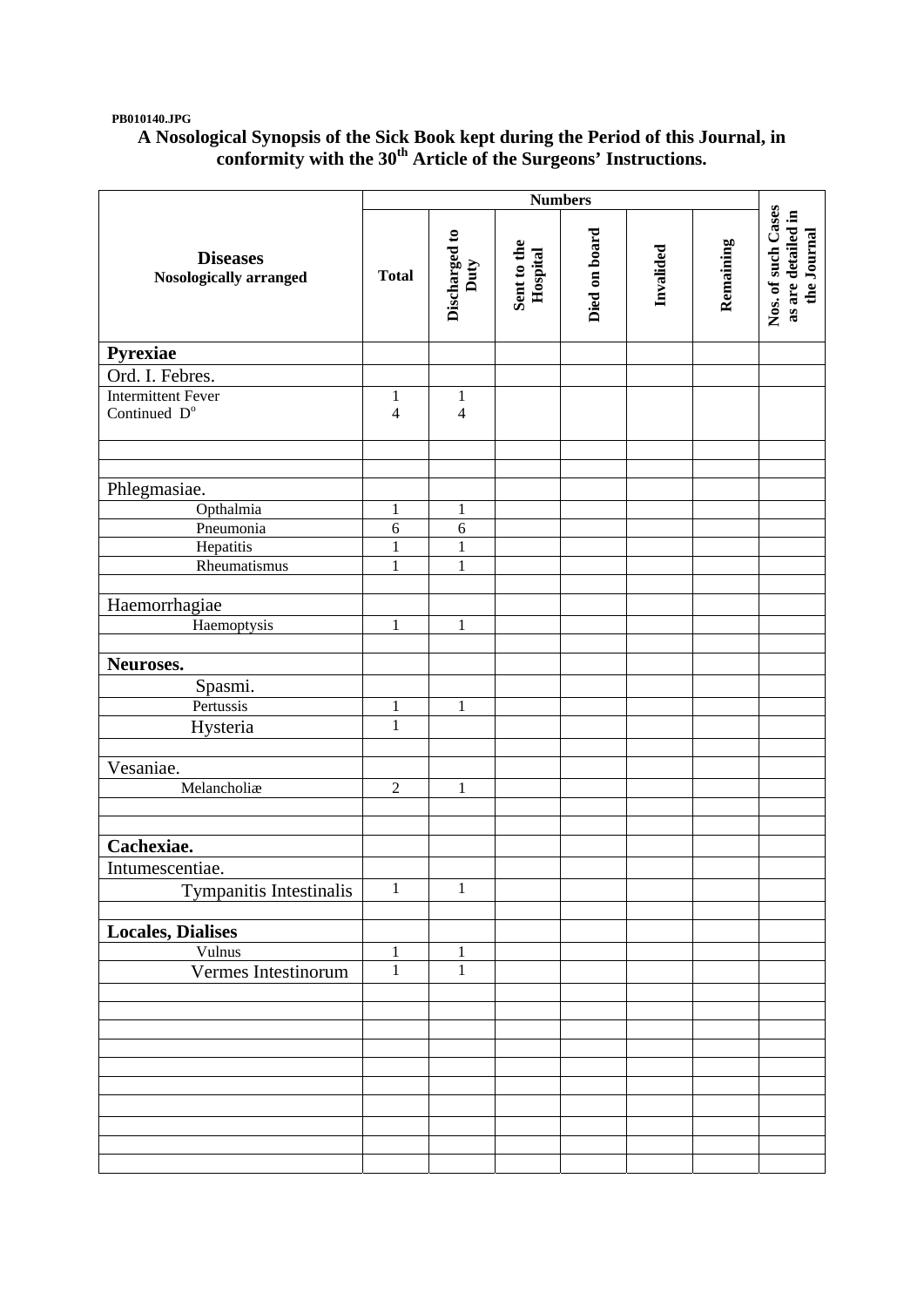## **GENERAL REMARKS**

 We have now been successful, through God's assistance, in carrying out all hands who embarked on board the Persian to Van Diemen's Land without a Death or Casualty of any kind; although the situation of some was very critical, and I am not without hope that when the Prisoners are inspected; they will be considered to be in as good health, as could be expected, when we take into our consideration the great length of the voyage, and a constant gale of wine from the Cape of Good Hope to this place.

 I feel much pleasure in observing, that no one instance of Scurvy made its appearance during the voyage, which I have understood has frequently occurred in Male ships, and perhaps this may be accounted for, partly on account of the careful manner in which the Provisions were cooked, the Prisons cleaned and dryed, and the healthful exercise at times enjoyed by the Prisoners; Partly also to the daily allowance of Wine, Lemon juice and Sugar served out to each Prisoner, these things united may have arrested any disposition in the constitution of Prisoners to engender that Disease. Perhaps also the fondness of women to make use of their oatmeal as Gruel, and to use a less quantity of salted animal food than Males generally do; may have contributed to the same result - To whatever causes it may be referred, no symptoms of this disease appeared, and I hope it will be allowed that the prisoners have arrived as healthy as could have been expected under existing circumstances –

 My unwearied application and care as constantly directed to the 24 Article of my instructions respecting the prevention of Prostitution between the Prisoners and Ship's crew, and I feel proud to say, that every officer in the Ship shewed the most moral and praise worthy example in this respect, and further, such was the strict watch kept over all the actions of Prisoners, that I am firmly of opinion that an opportunity was not given for even an occasional Disgrace of the kind with any of the seamen, a fact that perhaps will hardly be credited. Should these circumstances prove correct when the proper Officers make their investigation, the praise of it entirely due to the Master Mr Plunkett and the Chief Officer, Mr Wellbank, for the active support and assistance which I have uniformly had from them in order to obtain these desirable ends.

 Respecting the fitting up of the vessel every thing appears to me to be as complete as possible, and fully sufficient to carry into effect your instructions respecting the prevention of Prostitution between the Prisoners and seamen, and the only thing I consider necessary to mention in this place is, that no place where solitary confinement can be favourably carried into effect, is to be found on Board; the Hold which is the usual place of confinement upon these occasions, in long voyages is found to be full of moisture and dampness, and therefore likely to cause Pulmonary and Rheumatic complaints if the individual be confined for any length of time. In order therefore to avoid these inconveniences, I should beg leave to suggest that a small dark cell, having sufficient number of air holes; and being furnished with a Bed place, should be fitted up under the Hospital, or in any other part of the Ship where it could be found most convenient and suitable, in which refractory female prisoners may be confined for one, two, or more days, upon Bread and water, and prolonging the time according to the nature and degree of the offence, and from what I have observed, I am convinced that it will be an instrument of terror in the Surgeon's hands, and by it he will secure more orderly conduct from the Prisoners, than any other mode of punishment hitherto adopted. In the pages of the Journal transmitted to the Navy Board, it will be seen that I have had occasion to confine a Prisoner in the Hold for a short time, and I have uniformly found that they feared solitary confinement more than any other; and the conduct of the Prisoner has been much improved by it. If therefore a small cell were fitted up, it could be kept dry and always ready for the reception of a refractory Prisoner, and the confinement of the individual more effectually secured – As in instance where prompt measures as well as a place of confinement are essentially necessary, I shall mention the following by way of illustration.-

 It was the custom to send all the Prisoners off deck a little before dusk in order more effectually to prevent all criminal intercourse between the Prisoners & seamen, and when the chief officer and myself were proceeding on this Duty on the 2<sup>nd</sup> of May; one woman (Mary Page) most positively refused to go below, and proceeding on this Duty on the 2<sup>nd</sup> of May; one woman (Mary Page) most positively refused to go below, and while the chief officer was enforcing his orders, she struck him a violent blow on the face with her fist – He immediately collared her, brought her aft, and explained the facts to me. I directed her to be Handcuffed, and to be conveyed below, and placed in solitary confinement. A few of the Prisoners who were disposed to follow the example of this woman, now quietly went below, and the Prison was secured for the night as usual. I think it right to mention, that when the Mate was carrying the woman aft, he ordered a petty officer to assist him, and he positively refused to obey the order, observing at the same time that he had nothing to do with the Prisoners – Although the fact was not known at the time, it was afterwards proved that a number of the women had agreed to resist being put below at the usual time that evening, and that no assistance should be afforded to the officers by the seamen; when however the time arrived, the woman Page was the only one that resisted, as is stated in the above – Perhaps on this occasion they were excited to it by the seamen. Had not prompt measures been used on this occasion, the vessel must have been in the most disorderly state for the remainder of the voyage! Had a